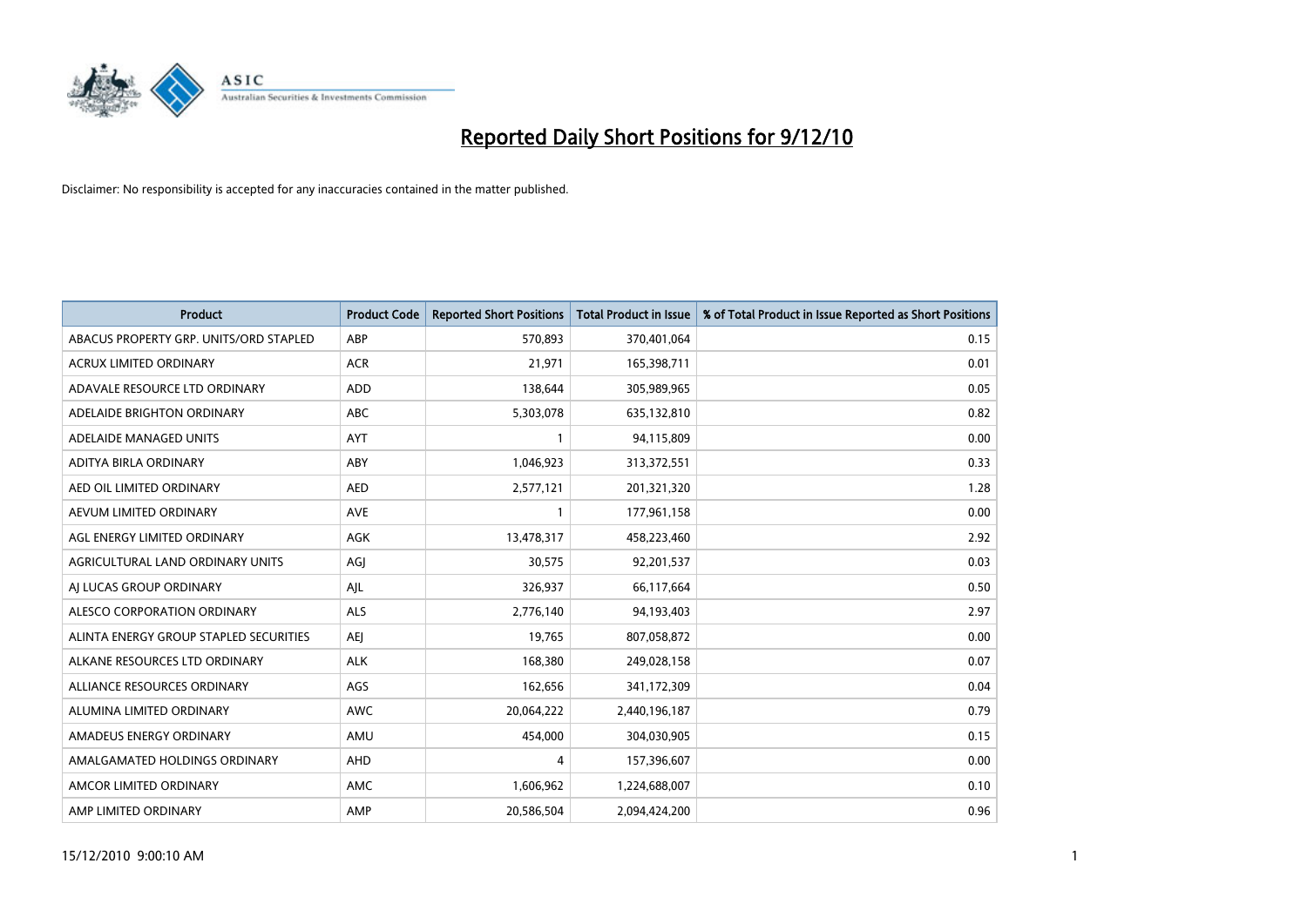

| <b>Product</b>                          | <b>Product Code</b> | <b>Reported Short Positions</b> | Total Product in Issue | % of Total Product in Issue Reported as Short Positions |
|-----------------------------------------|---------------------|---------------------------------|------------------------|---------------------------------------------------------|
| AMPELLA MINING ORDINARY                 | <b>AMX</b>          | 690,570                         | 200,225,108            | 0.34                                                    |
| ANDEAN RESOURCES LTD ORDINARY           | <b>AND</b>          | 15,400                          | 549,122,588            | 0.00                                                    |
| ANGLOGOLD ASHANTI CDI 5:1               | AGG                 | 4                               | 89,207,765             | 0.00                                                    |
| ANSELL LIMITED ORDINARY                 | <b>ANN</b>          | 1,742,504                       | 133,007,903            | 1.30                                                    |
| ANTARES ENERGY LTD ORDINARY             | <b>AZZ</b>          | 20,651                          | 299,333,110            | 0.00                                                    |
| ANZ BANKING GRP LTD ORDINARY            | ANZ                 | 6,487,157                       | 2,561,398,953          | 0.23                                                    |
| APA GROUP STAPLED SECURITIES            | <b>APA</b>          | 6,003,934                       | 551,689,118            | 1.09                                                    |
| APEX MINERALS NL ORDINARY               | <b>AXM</b>          | 885,146                         | 3,567,819,915          | 0.02                                                    |
| APN EUROPEAN RETAIL UNITS STAPLED SEC.  | AEZ                 | 11,832                          | 544,910,660            | 0.00                                                    |
| APN NEWS & MEDIA ORDINARY               | <b>APN</b>          | 14,667,294                      | 606,084,019            | 2.42                                                    |
| APOLLO GAS LIMITED ORDINARY             | <b>AZO</b>          | 375,000                         | 90,400,136             | 0.41                                                    |
| AQUARIUS PLATINUM. ORDINARY             | <b>AOP</b>          | 2,893,358                       | 463,241,295            | 0.62                                                    |
| AQUILA RESOURCES BONUS DEFERRED         | AQABA               | 69,368                          | 32,286,218             | 0.22                                                    |
| AQUILA RESOURCES ORDINARY               | <b>AQA</b>          | 1,745,485                       | 322,862,186            | 0.52                                                    |
| ARAFURA RESOURCE LTD ORDINARY           | <b>ARU</b>          | 5,443,855                       | 334,995,342            | 1.61                                                    |
| ARB CORPORATION ORDINARY                | <b>ARP</b>          | 106,558                         | 72,481,302             | 0.14                                                    |
| ARDENT LEISURE GROUP STAPLED SECURITIES | AAD                 | 2,010,901                       | 312,836,274            | 0.64                                                    |
| ARISTOCRAT LEISURE ORDINARY             | ALL                 | 21,109,397                      | 533,983,910            | 3.95                                                    |
| <b>ASCIANO LIMITED ORDINARY</b>         | <b>AIO</b>          | 9,900,581                       | 2,926,103,883          | 0.34                                                    |
| ASG GROUP LIMITED ORDINARY              | <b>ASZ</b>          | 6,170                           | 168,247,718            | 0.00                                                    |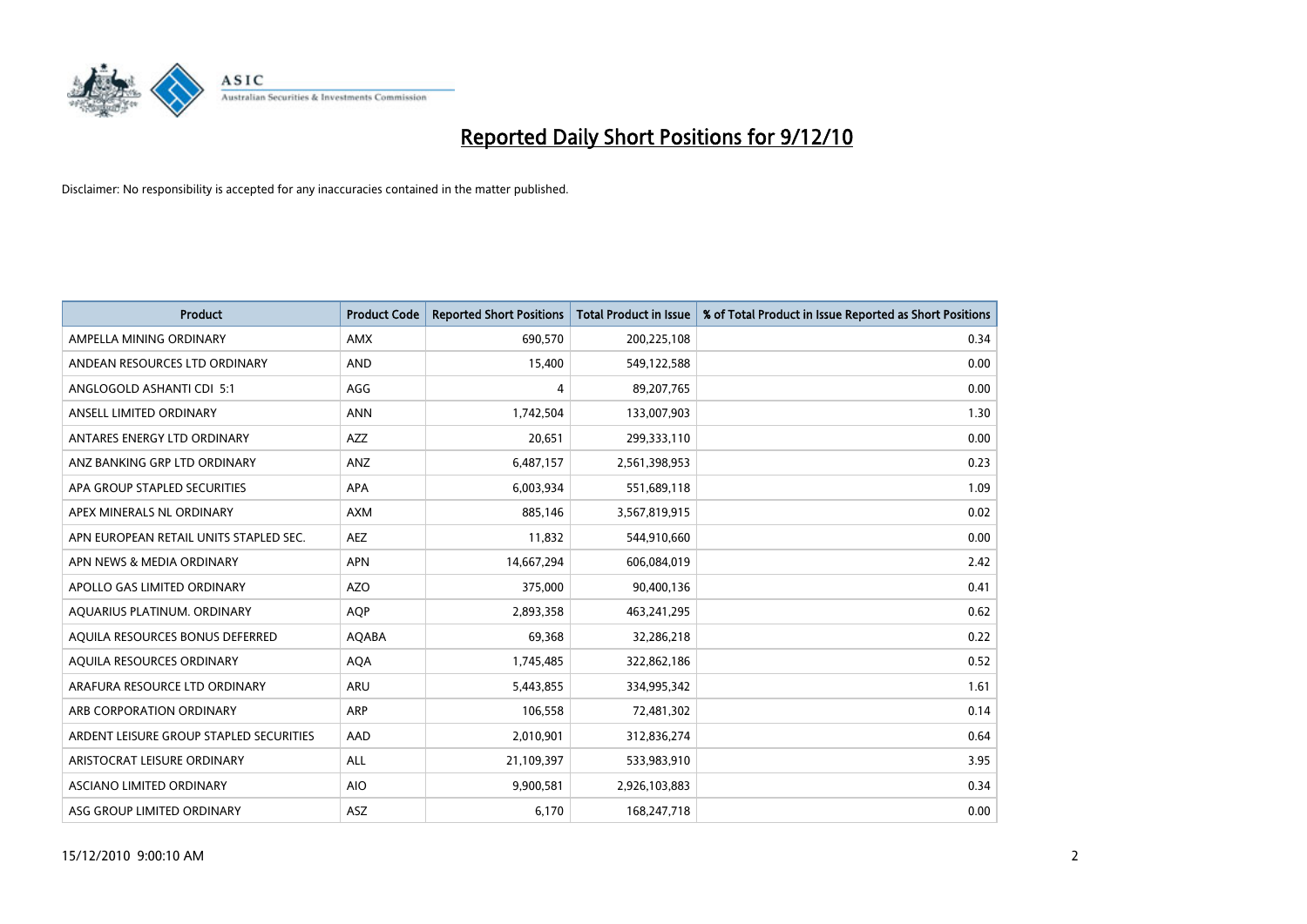

| <b>Product</b>                          | <b>Product Code</b> | <b>Reported Short Positions</b> | Total Product in Issue | % of Total Product in Issue Reported as Short Positions |
|-----------------------------------------|---------------------|---------------------------------|------------------------|---------------------------------------------------------|
| ASPEN GROUP ORD/UNITS STAPLED           | APZ                 | 1,123,213                       | 588,269,075            | 0.17                                                    |
| <b>ASTON RES LTD ORDINARY</b>           | <b>AZT</b>          | 40.449                          | 204,527,604            | 0.02                                                    |
| ASTRO JAP PROP GROUP STAPLED SECURITIES | AJA                 | 772,546                         | 508,212,161            | 0.16                                                    |
| ASX LIMITED ORDINARY                    | ASX                 | 1,451,217                       | 175,136,729            | 0.81                                                    |
| ATLANTIC LIMITED ORDINARY               | ATI                 | 182,403                         | 108,314,290            | 0.17                                                    |
| ATLAS IRON LIMITED ORDINARY             | <b>AGO</b>          | 5,284,796                       | 546,807,119            | 0.95                                                    |
| AUCKLAND INTERNATION ORDINARY           | <b>AIA</b>          | 121,987                         | 1,317,998,787          | 0.01                                                    |
| <b>AURORA OIL &amp; GAS ORDINARY</b>    | <b>AUT</b>          | 566,781                         | 334,365,342            | 0.16                                                    |
| AUSDRILL LIMITED ORDINARY               | <b>ASL</b>          | 110,388                         | 262,700,575            | 0.04                                                    |
| AUSENCO LIMITED ORDINARY                | AAX                 | 4,831,005                       | 122,427,576            | 3.94                                                    |
| AUSTAL LIMITED ORDINARY                 | ASB                 | 215,693                         | 188,069,638            | 0.11                                                    |
| AUSTAR UNITED ORDINARY                  | <b>AUN</b>          | 16,259,098                      | 1,271,357,418          | 1.28                                                    |
| AUSTBROKERS HOLDINGS ORDINARY           | <b>AUB</b>          | $\overline{2}$                  | 54,339,433             | 0.00                                                    |
| AUSTIN ENGINEERING ORDINARY             | <b>ANG</b>          | 19,127                          | 71,364,403             | 0.02                                                    |
| <b>AUSTRALAND ASSETS ASSETS</b>         | <b>AAZPB</b>        | 1,168                           | 2,750,000              | 0.04                                                    |
| AUSTRALAND PROPERTY STAPLED SECURITY    | <b>ALZ</b>          | 718,222                         | 576,837,197            | 0.11                                                    |
| AUSTRALIAN AGRICULT, ORDINARY           | AAC                 | 1,744,149                       | 264,264,459            | 0.64                                                    |
| <b>AUSTRALIAN EDUCATION UNITS</b>       | <b>AEU</b>          | 625,000                         | 134,973,383            | 0.46                                                    |
| AUSTRALIAN INFRASTR, UNITS/ORDINARY     | <b>AIX</b>          | 349,661                         | 620,733,944            | 0.06                                                    |
| AUSTRALIAN MINES LTD ORDINARY           | <b>AUZ</b>          | 1,400,000                       | 349,083,108            | 0.40                                                    |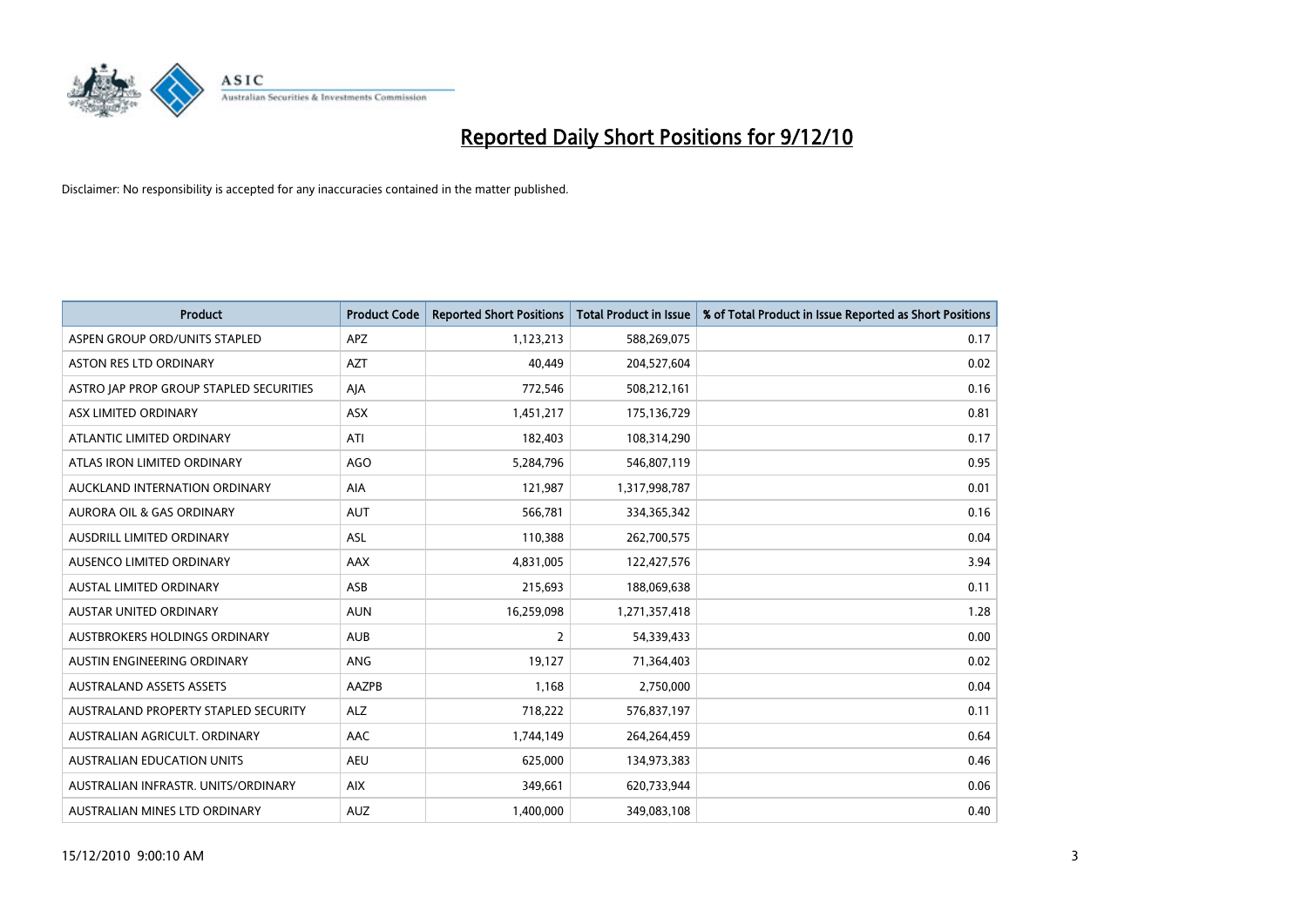

| Product                              | <b>Product Code</b> | <b>Reported Short Positions</b> | <b>Total Product in Issue</b> | % of Total Product in Issue Reported as Short Positions |
|--------------------------------------|---------------------|---------------------------------|-------------------------------|---------------------------------------------------------|
| AUSTRALIAN PHARM, ORDINARY           | API                 | 1,492,501                       | 488,115,883                   | 0.29                                                    |
| AUTOMOTIVE HOLDINGS ORDINARY         | AHE                 | 274,932                         | 226,387,577                   | 0.12                                                    |
| AVEXA LIMITED ORDINARY               | <b>AVX</b>          | 243,657                         | 847,688,779                   | 0.03                                                    |
| AVOCA RESOURCES ORDINARY             | <b>AVO</b>          | 168,150                         | 302,519,660                   | 0.05                                                    |
| AWB LIMITED ORDINARY                 | AWB                 | 1,087,823                       | 824,281,667                   | 0.13                                                    |
| AWE LIMITED ORDINARY                 | <b>AWE</b>          | 6,100,750                       | 521,871,941                   | 1.16                                                    |
| AXA ASIA PACIFIC ORDINARY            | <b>AXA</b>          | 1,132,260                       | 2,067,095,545                 | 0.05                                                    |
| BANDANNA ENERGY ORDINARY             | <b>BND</b>          | 25,320                          | 370,262,159                   | 0.01                                                    |
| BANK OF QUEENSLAND. ORDINARY         | <b>BOQ</b>          | 1,441,971                       | 222,072,957                   | 0.63                                                    |
| <b>BANNERMAN RESOURCES ORDINARY</b>  | <b>BMN</b>          | 46,200                          | 204,435,934                   | 0.02                                                    |
| <b>BASS STRAIT OIL CO ORDINARY</b>   | <b>BAS</b>          | 1,482                           | 291,030,250                   | 0.00                                                    |
| <b>BATHURST RESOURCES ORDINARY</b>   | <b>BTU</b>          | 2,970,453                       | 606,600,705                   | 0.49                                                    |
| <b>BAUXITE RESOURCE LTD ORDINARY</b> | <b>BAU</b>          | 35.697                          | 234,379,896                   | 0.02                                                    |
| BC IRON LIMITED ORDINARY             | <b>BCI</b>          | 21,500                          | 88,561,000                    | 0.02                                                    |
| BEACH ENERGY LIMITED ORDINARY        | <b>BPT</b>          | 4,660,460                       | 1,098,548,140                 | 0.43                                                    |
| BEADELL RESOURCE LTD ORDINARY        | <b>BDR</b>          | 40,477                          | 621,937,828                   | 0.01                                                    |
| BENDIGO AND ADELAIDE ORDINARY        | <b>BEN</b>          | 4,987,931                       | 357,588,814                   | 1.39                                                    |
| BERKELEY RESOURCES ORDINARY          | <b>BKY</b>          | 618,591                         | 141,791,018                   | 0.43                                                    |
| <b>BHP BILLITON LIMITED ORDINARY</b> | <b>BHP</b>          | 25,932,919                      | 3,356,081,497                 | 0.73                                                    |
| <b>BILLABONG ORDINARY</b>            | <b>BBG</b>          | 10,317,253                      | 253,613,826                   | 4.05                                                    |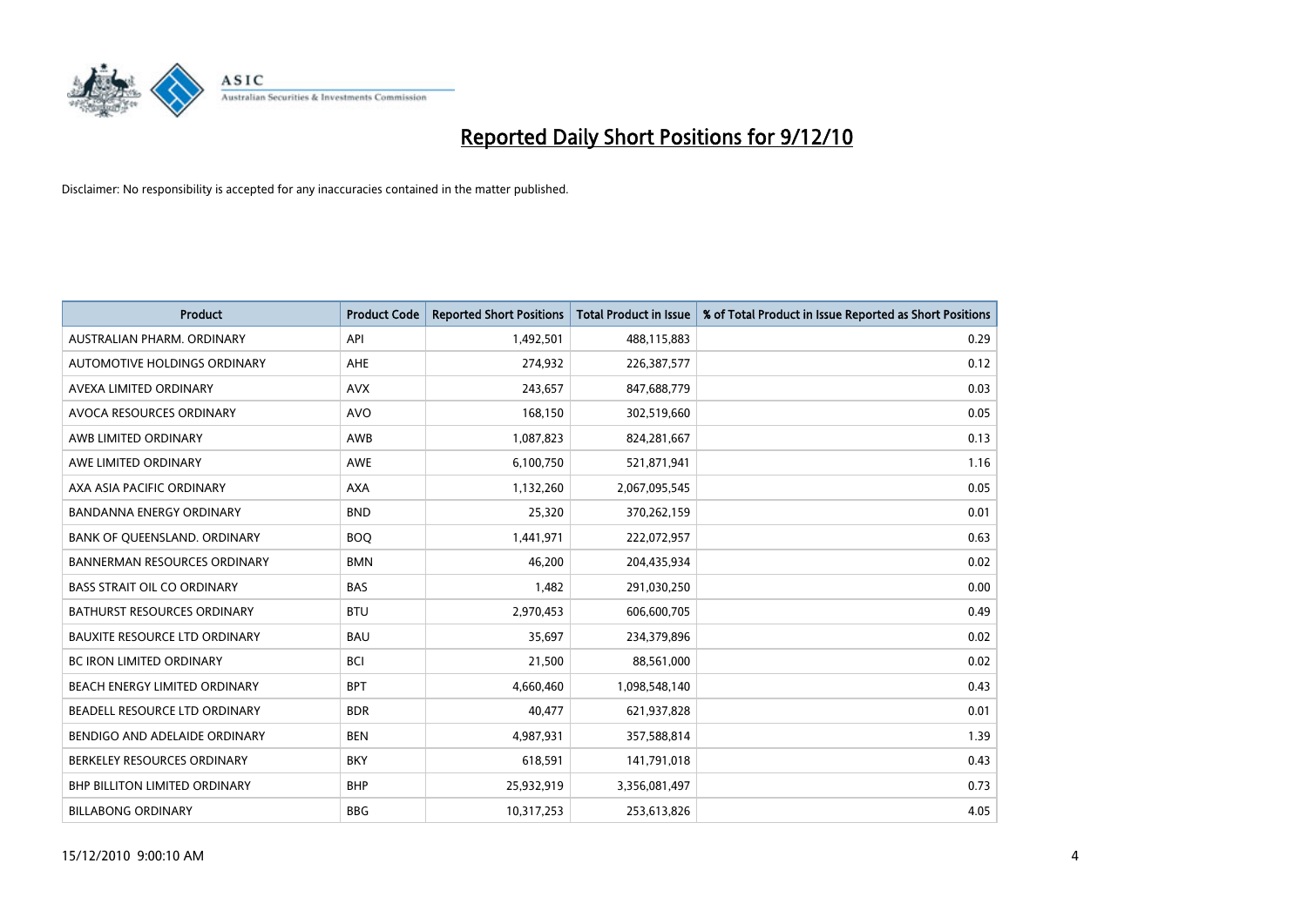

| Product                                  | <b>Product Code</b> | <b>Reported Short Positions</b> | Total Product in Issue | % of Total Product in Issue Reported as Short Positions |
|------------------------------------------|---------------------|---------------------------------|------------------------|---------------------------------------------------------|
| <b>BIOTA HOLDINGS ORDINARY</b>           | <b>BTA</b>          | 1,729,820                       | 180,691,377            | 0.96                                                    |
| <b>BISALLOY STEEL ORDINARY</b>           | <b>BIS</b>          | 84.480                          | 216,455,965            | 0.04                                                    |
| BKI INVESTMENT LTD ORDINARY              | BKI                 | 508                             | 420,919,092            | 0.00                                                    |
| <b>BLACKTHORN RESOURCES ORDINARY</b>     | <b>BTR</b>          | 35,848                          | 106,885,300            | 0.03                                                    |
| <b>BLUE ENERGY LIMITED ORDINARY</b>      | <b>BUL</b>          | 20,000                          | 647,488,256            | 0.00                                                    |
| <b>BLUESCOPE STEEL LTD ORDINARY</b>      | <b>BSL</b>          | 19,310,011                      | 1,842,207,385          | 1.04                                                    |
| <b>BOART LONGYEAR ORDINARY</b>           | <b>BLY</b>          | 3,470,705                       | 461,163,412            | 0.76                                                    |
| <b>BOOM LOGISTICS ORDINARY</b>           | <b>BOL</b>          | 337,999                         | 461,500,712            | 0.07                                                    |
| BORAL LIMITED. ORDINARY                  | <b>BLD</b>          | 25,218,106                      | 724,446,767            | 3.47                                                    |
| BOTSWANA METALS LTD ORDINARY             | <b>BML</b>          | 7,000                           | 106,421,094            | 0.01                                                    |
| <b>BOW ENERGY LIMITED ORDINARY</b>       | <b>BOW</b>          | 113,141                         | 322,927,187            | 0.04                                                    |
| <b>BRADKEN LIMITED ORDINARY</b>          | <b>BKN</b>          | 424,316                         | 139,639,929            | 0.32                                                    |
| <b>BRAMBLES LIMITED ORDINARY</b>         | <b>BXB</b>          | 9,402,763                       | 1,434,464,579          | 0.65                                                    |
| BREVILLE GROUP LTD ORDINARY              | <b>BRG</b>          | 2,740                           | 129,615,322            | 0.00                                                    |
| <b>BRICKWORKS LIMITED ORDINARY</b>       | <b>BKW</b>          | 13,085                          | 147,567,333            | 0.01                                                    |
| <b>BROCKMAN RESOURCES ORDINARY</b>       | <b>BRM</b>          | 166,986                         | 142,963,151            | 0.12                                                    |
| <b>BUNNINGS WAREHOUSE ORDINARY UNITS</b> | <b>BWP</b>          | 429,528                         | 427,042,646            | 0.09                                                    |
| BUREY GOLD LIMITED ORDINARY              | <b>BYR</b>          | 80,066                          | 242,809,505            | 0.03                                                    |
| <b>BURU ENERGY ORDINARY</b>              | <b>BRU</b>          | 171,357                         | 182,780,549            | 0.09                                                    |
| CABCHARGE AUSTRALIA ORDINARY             | CAB                 | 1,116,379                       | 120,437,014            | 0.93                                                    |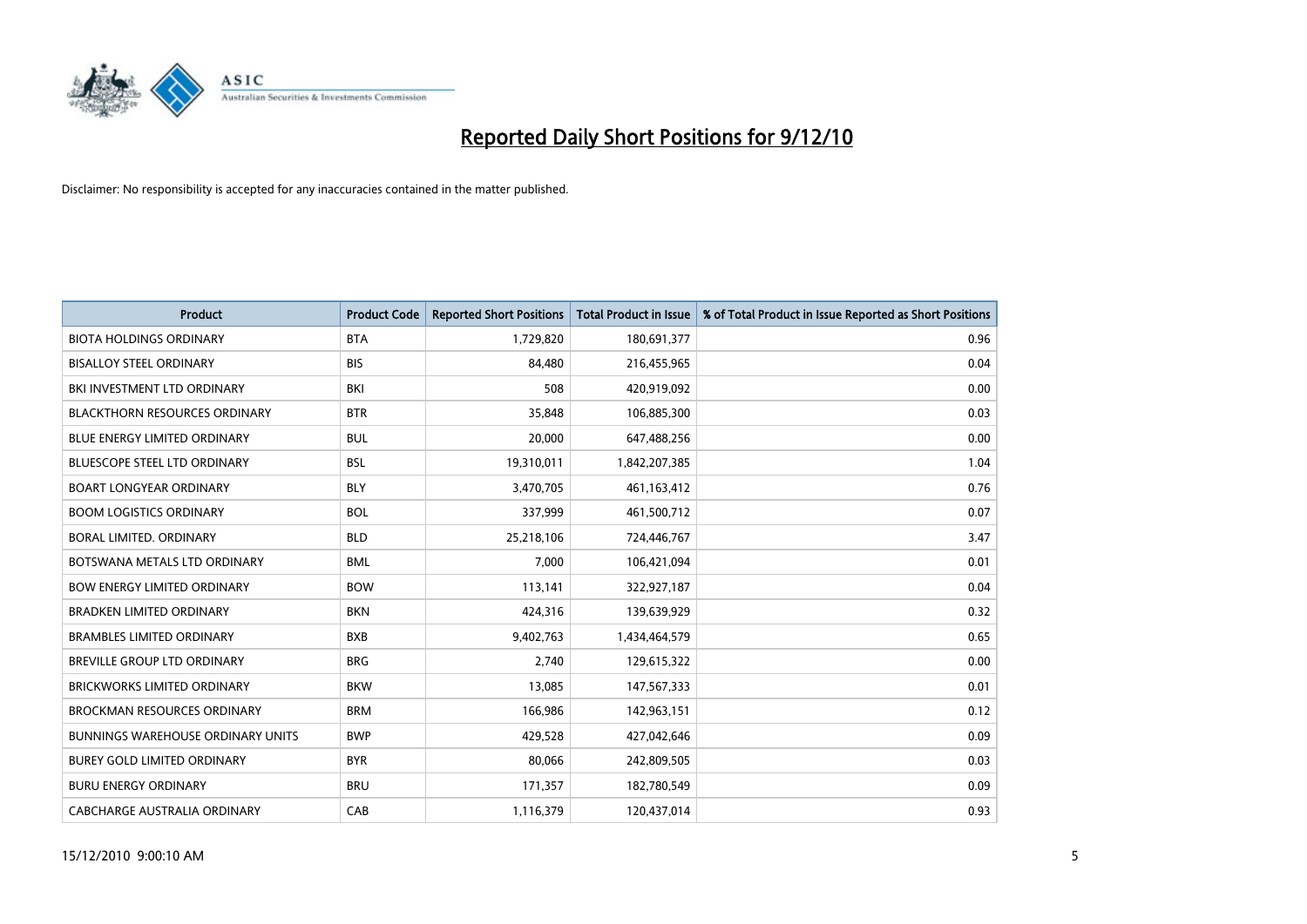

| Product                                    | <b>Product Code</b> | <b>Reported Short Positions</b> | Total Product in Issue | % of Total Product in Issue Reported as Short Positions |
|--------------------------------------------|---------------------|---------------------------------|------------------------|---------------------------------------------------------|
| CALTEX AUSTRALIA ORDINARY                  | <b>CTX</b>          | 5,495,126                       | 270,000,000            | 2.04                                                    |
| <b>CAMPBELL BROTHERS ORDINARY</b>          | <b>CPB</b>          | 137,960                         | 66,959,593             | 0.21                                                    |
| CAPE LAMBERT RES LTD ORDINARY              | <b>CFE</b>          | 1,300,249                       | 588,652,832            | 0.22                                                    |
| <b>CARBON ENERGY ORDINARY</b>              | <b>CNX</b>          | 1,068,988                       | 609,747,650            | 0.16                                                    |
| <b>CARDNO LIMITED ORDINARY</b>             | CDD                 | 211,697                         | 105,797,439            | 0.20                                                    |
| CARNARVON PETROLEUM ORDINARY               | <b>CVN</b>          | 114,211                         | 686,759,634            | 0.02                                                    |
| <b>CARNEGIE WAVE ENERGY ORDINARY</b>       | <b>CWE</b>          | 83.000                          | 565,237,627            | 0.01                                                    |
| <b>CARPATHIAN RESOURCES ORDINARY</b>       | <b>CPN</b>          | 75,000                          | 265,533,501            | 0.03                                                    |
| CARPENTARIA EXP. LTD ORDINARY              | CAP                 | 9,777                           | 94,171,301             | 0.01                                                    |
| CARSALES.COM LTD ORDINARY                  | <b>CRZ</b>          | 2,588,205                       | 233,085,800            | 1.10                                                    |
| CASH CONVERTERS ORD/DIV ACCESS             | CCV                 | 107,452                         | 379,761,025            | 0.02                                                    |
| <b>CASPIAN OIL &amp; GAS ORDINARY</b>      | CIG                 | 50,000                          | 1,331,500,513          | 0.00                                                    |
| <b>CATALPA RESOURCES ORDINARY</b>          | CAH                 | 95,514                          | 162,831,088            | 0.06                                                    |
| <b>CEC GROUP LIMITED ORDINARY</b>          | <b>CEG</b>          | 1,750                           | 79,662,662             | 0.00                                                    |
| <b>CELLNET GROUP ORDINARY</b>              | <b>CLT</b>          | 1,342                           | 69,875,723             | 0.00                                                    |
| CENTRAL PETROLEUM ORDINARY                 | <b>CTP</b>          | 11,455                          | 982,298,842            | 0.00                                                    |
| <b>CENTRO PROPERTIES UNITS/ORD STAPLED</b> | <b>CNP</b>          | 324,031                         | 972,414,514            | 0.03                                                    |
| CENTRO RETAIL GROUP STAPLED SECURITIES     | <b>CER</b>          | 763,355                         | 2,286,399,424          | 0.03                                                    |
| <b>CERAMIC FUEL CELLS ORDINARY</b>         | <b>CFU</b>          | 397,213                         | 1,201,353,566          | 0.03                                                    |
| <b>CFS RETAIL PROPERTY UNITS</b>           | <b>CFX</b>          | 31,489,136                      | 2,825,628,530          | 1.12                                                    |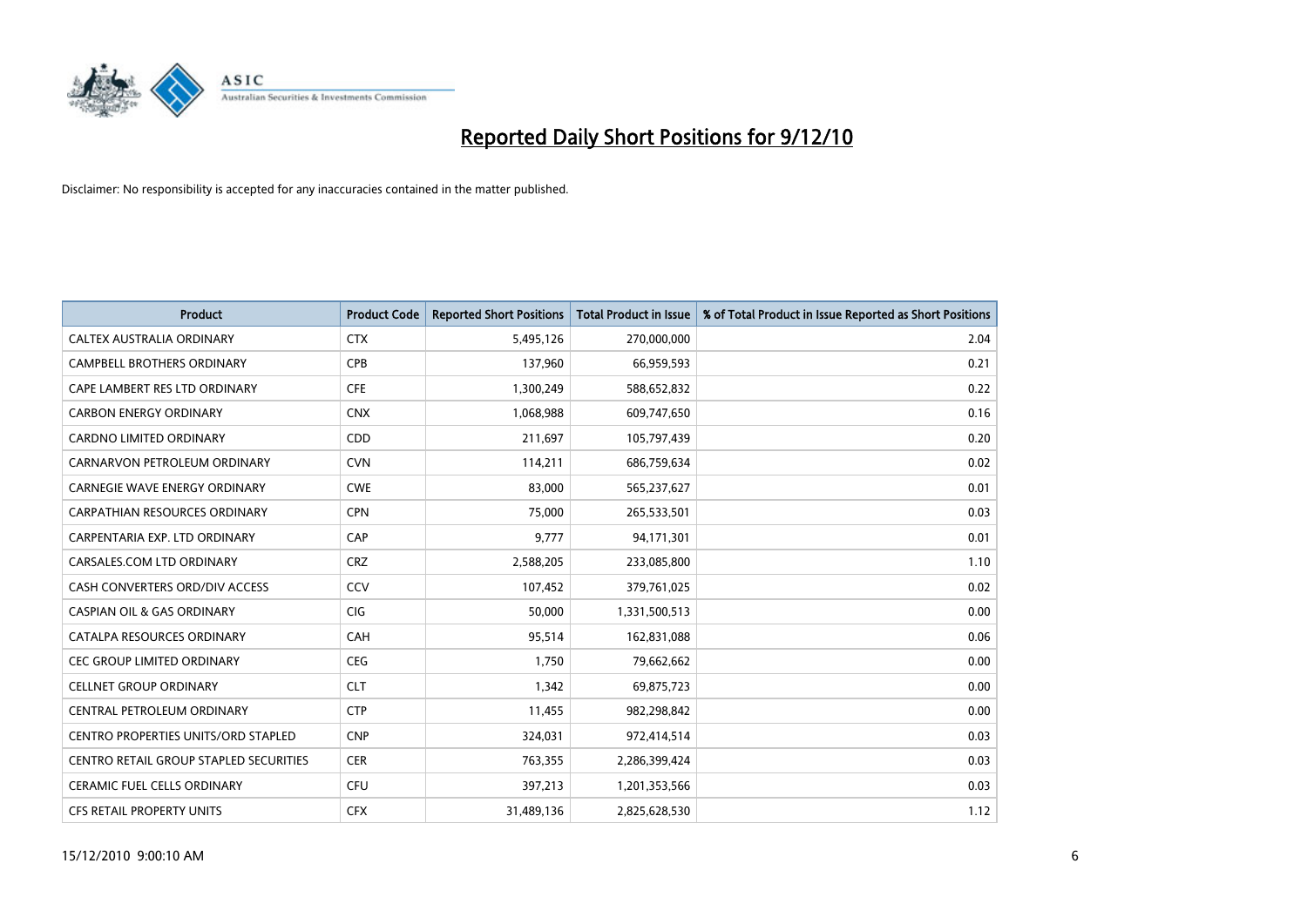

| <b>Product</b>                          | <b>Product Code</b> | <b>Reported Short Positions</b> | <b>Total Product in Issue</b> | % of Total Product in Issue Reported as Short Positions |
|-----------------------------------------|---------------------|---------------------------------|-------------------------------|---------------------------------------------------------|
| <b>CHALICE GOLD MINES ORDINARY</b>      | <b>CHN</b>          | 94,500                          | 211,455,886                   | 0.04                                                    |
| CHALLENGER DIV.PRO. STAPLED UNITS       | <b>CDI</b>          | 54,928                          | 913,426,007                   | 0.00                                                    |
| CHALLENGER INFRAST. STAPLED UNITS       | <b>CIF</b>          | 40,267                          | 316,223,785                   | 0.01                                                    |
| CHALLENGER LIMITED ORDINARY             | <b>CGF</b>          | 7,083,596                       | 502,403,359                   | 1.42                                                    |
| <b>CHANDLER MACLEOD LTD ORDINARY</b>    | <b>CMG</b>          | 11,970                          | 422,031,685                   | 0.00                                                    |
| CHARTER HALL GROUP STAPLED US PROHIBIT. | CHC                 | 794,449                         | 306,341,814                   | 0.25                                                    |
| <b>CHARTER HALL OFFICE UNIT</b>         | COO                 | 478,589                         | 493,319,730                   | 0.09                                                    |
| <b>CHARTER HALL RETAIL UNITS</b>        | <b>CQR</b>          | 61,394                          | 305,810,723                   | 0.02                                                    |
| CHEMGENEX PHARMACEUT ORDINARY           | <b>CXS</b>          | 195,195                         | 283,348,870                   | 0.07                                                    |
| CITADEL RESOURCE GRP ORDINARY           | CGG                 | 1,952,998                       | 2,367,666,467                 | 0.08                                                    |
| CITIGOLD CORP LTD ORDINARY              | <b>CTO</b>          | 2,135,211                       | 964,512,301                   | 0.22                                                    |
| CLINUVEL PHARMACEUT. ORDINARY           | <b>CUV</b>          | 4,127                           | 30,344,956                    | 0.01                                                    |
| <b>CLOUGH LIMITED ORDINARY</b>          | <b>CLO</b>          | 400.410                         | 770,906,269                   | 0.05                                                    |
| <b>COAL &amp; ALLIED ORDINARY</b>       | <b>CNA</b>          | 21,287                          | 86,584,735                    | 0.02                                                    |
| COAL OF AFRICA LTD ORDINARY             | <b>CZA</b>          | 1,624,187                       | 530,514,663                   | 0.29                                                    |
| <b>COALSPUR MINES LTD ORDINARY</b>      | <b>CPL</b>          | 1,855,820                       | 482,857,575                   | 0.39                                                    |
| COCA-COLA AMATIL ORDINARY               | <b>CCL</b>          | 3,666,806                       | 755,998,717                   | 0.47                                                    |
| COCHLEAR LIMITED ORDINARY               | <b>COH</b>          | 915,161                         | 56,666,632                    | 1.61                                                    |
| <b>COCKATOO COAL ORDINARY</b>           | <b>COK</b>          | 1,116,174                       | 970,036,951                   | 0.12                                                    |
| COEUR D'ALENE MINES. CDI 1:1            | <b>CXC</b>          | 1,000                           | 3,255,019                     | 0.03                                                    |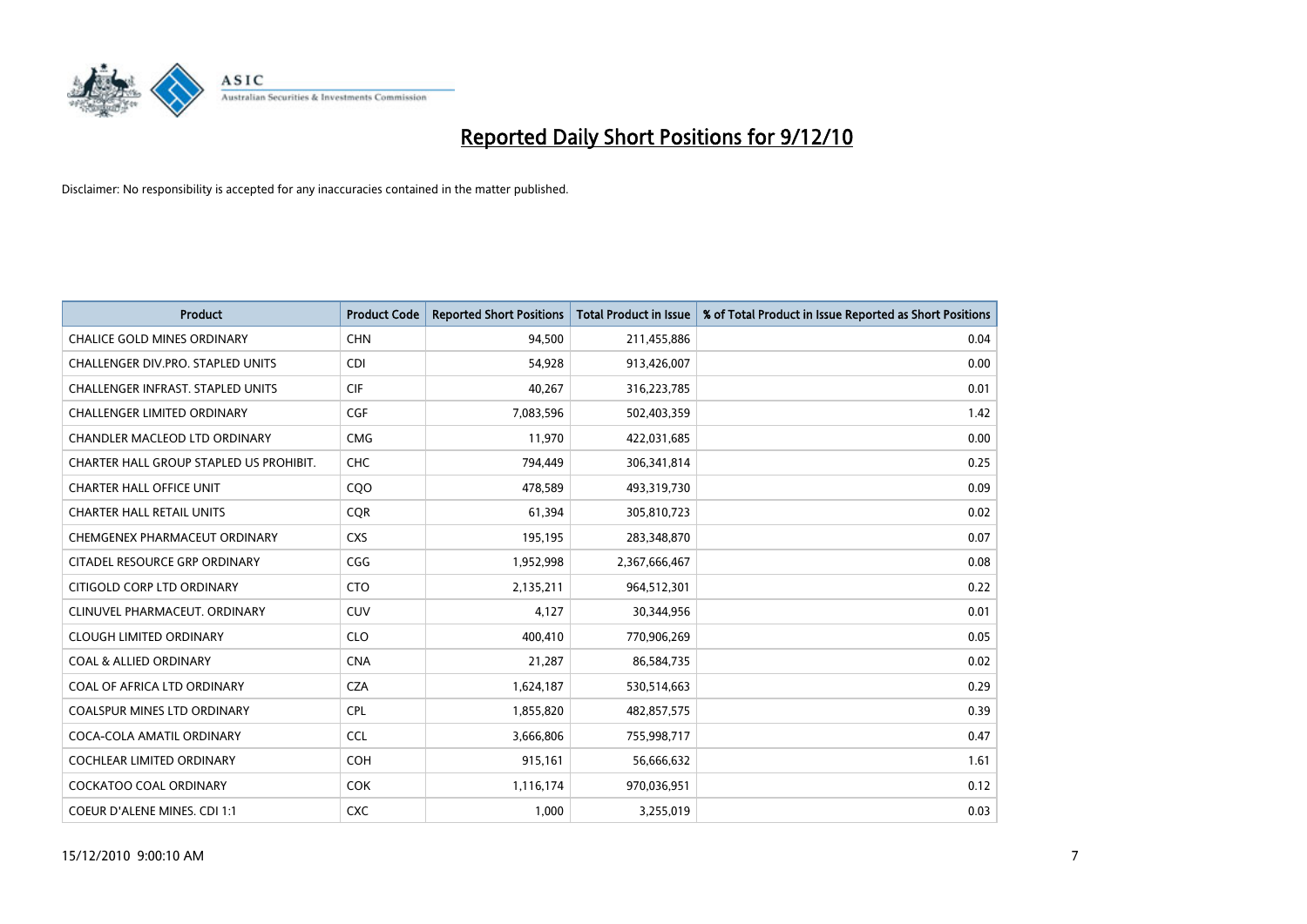

| <b>Product</b>                           | <b>Product Code</b> | <b>Reported Short Positions</b> | <b>Total Product in Issue</b> | % of Total Product in Issue Reported as Short Positions |
|------------------------------------------|---------------------|---------------------------------|-------------------------------|---------------------------------------------------------|
| <b>COFFEY INTERNATIONAL ORDINARY</b>     | <b>COF</b>          | 61,392                          | 132,577,523                   | 0.05                                                    |
| COMMONWEALTH BANK, ORDINARY              | CBA                 | 13,093,261                      | 1,548,882,074                 | 0.83                                                    |
| <b>COMMONWEALTH PROP ORDINARY UNITS</b>  | <b>CPA</b>          | 32,978,611                      | 2,341,356,439                 | 1.43                                                    |
| <b>COMPASS RESOURCES ORDINARY</b>        | <b>CMR</b>          | 101,480                         | 147,402,920                   | 0.07                                                    |
| <b>COMPUTERSHARE LTD ORDINARY</b>        | <b>CPU</b>          | 3,948,667                       | 555,664,059                   | 0.70                                                    |
| <b>CONNECTEAST GROUP STAPLED</b>         | <b>CEU</b>          | 40,710,897                      | 3,940,145,951                 | 1.04                                                    |
| CONQUEST MINING ORDINARY                 | CQT                 |                                 | 583,241,478                   | 0.00                                                    |
| CONSOLIDATED MEDIA, ORDINARY             | <b>CMJ</b>          | 3,265,236                       | 561,834,996                   | 0.59                                                    |
| CONTANGO MICROCAP ORDINARY               | <b>CTN</b>          | 7,500                           | 145,708,783                   | 0.01                                                    |
| <b>COOPER ENERGY LTD ORDINARY</b>        | COE                 | 104,399                         | 292,576,001                   | 0.04                                                    |
| <b>COPPER STRIKE LTD ORDINARY</b>        | <b>CSE</b>          | 714                             | 129,455,571                   | 0.00                                                    |
| <b>CORDLIFE LIMITED ORDINARY</b>         | CBB                 |                                 | 145,360,920                   | 0.00                                                    |
| <b>COUNT FINANCIAL ORDINARY</b>          | COU                 | 9,925                           | 262,212,976                   | 0.00                                                    |
| <b>CRANE GROUP LIMITED ORDINARY</b>      | <b>CRG</b>          | 1,880,753                       | 79,110,667                    | 2.36                                                    |
| <b>CROMWELL GROUP STAPLED SECURITIES</b> | <b>CMW</b>          | 192,643                         | 910,985,951                   | 0.02                                                    |
| <b>CROWN LIMITED ORDINARY</b>            | <b>CWN</b>          | 1,995,779                       | 754,131,800                   | 0.26                                                    |
| <b>CSG LIMITED ORDINARY</b>              | <b>CSV</b>          | 565,999                         | 244,878,695                   | 0.22                                                    |
| <b>CSL LIMITED ORDINARY</b>              | <b>CSL</b>          | 10,234,859                      | 547,982,913                   | 1.85                                                    |
| <b>CSR LIMITED ORDINARY</b>              | <b>CSR</b>          | 4,621,419                       | 1,517,909,514                 | 0.30                                                    |
| <b>CUDECO LIMITED ORDINARY</b>           | CDU                 | 1,055,231                       | 145,412,643                   | 0.73                                                    |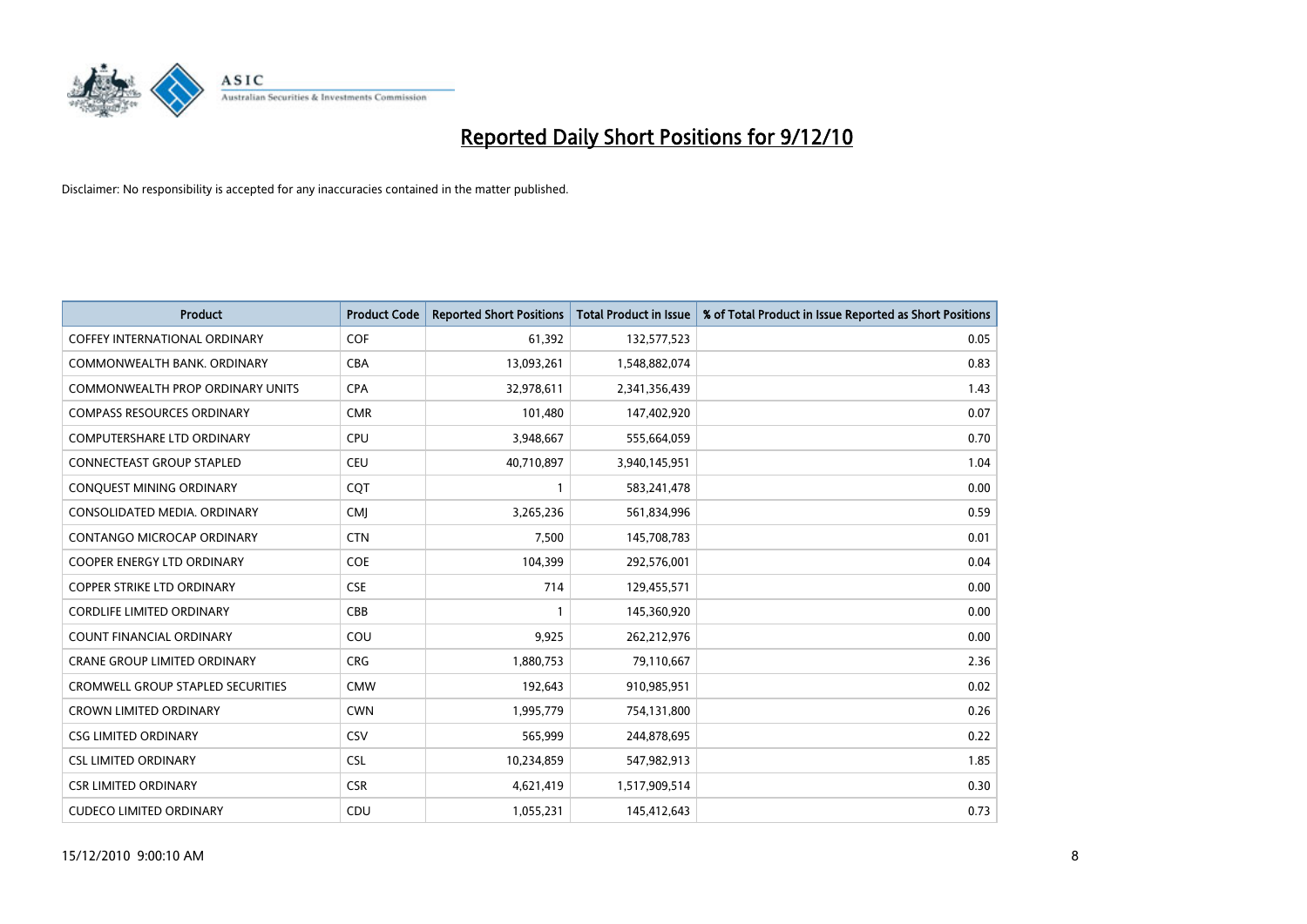

| <b>Product</b>                     | <b>Product Code</b> | <b>Reported Short Positions</b> | Total Product in Issue | % of Total Product in Issue Reported as Short Positions |
|------------------------------------|---------------------|---------------------------------|------------------------|---------------------------------------------------------|
| <b>CUSTOMERS LIMITED ORDINARY</b>  | <b>CUS</b>          | 117,893                         | 134,869,357            | 0.08                                                    |
| DART ENERGY LTD ORDINARY           | <b>DTE</b>          | 2,247,149                       | 538,188,184            | 0.42                                                    |
| DAVID JONES LIMITED ORDINARY       | <b>DJS</b>          | 11,950,057                      | 514,034,694            | 2.33                                                    |
| DECMIL GROUP LIMITED ORDINARY      | <b>DCG</b>          | 17,397                          | 124,204,568            | 0.01                                                    |
| DEEP YELLOW LIMITED ORDINARY       | <b>DYL</b>          | 91,676                          | 1,125,814,458          | 0.01                                                    |
| DEVINE LIMITED ORDINARY            | <b>DVN</b>          | 1,000                           | 634,918,223            | 0.00                                                    |
| DEXUS PROPERTY GROUP STAPLED UNITS | <b>DXS</b>          | 11,450,149                      | 4,839,024,176          | 0.23                                                    |
| DISCOVERY METALS LTD ORDINARY      | <b>DML</b>          | 733,463                         | 349,002,585            | 0.20                                                    |
| DOMINION MINING ORDINARY           | <b>DOM</b>          | 88,924                          | 103,520,259            | 0.08                                                    |
| DOMINO PIZZA ENTERPR ORDINARY      | <b>DMP</b>          | 3                               | 68,407,674             | 0.00                                                    |
| DOWNER EDI LIMITED ORDINARY        | <b>DOW</b>          | 2,266,786                       | 343,178,483            | 0.67                                                    |
| DUET GROUP STAPLED US PROHIBIT.    | <b>DUE</b>          | 2,445,438                       | 887,304,690            | 0.27                                                    |
| DULUXGROUP LIMITED ORDINARY        | <b>DLX</b>          | 898,067                         | 366,992,120            | 0.24                                                    |
| <b>DWS ADVANCED ORDINARY</b>       | <b>DWS</b>          | 82.708                          | 132,362,763            | 0.06                                                    |
| DYESOL LIMITED ORDINARY            | <b>DYE</b>          | 340,000                         | 143,379,333            | 0.24                                                    |
| <b>EASTERN STAR GAS ORDINARY</b>   | ESG                 | 2,224,449                       | 991,567,041            | 0.21                                                    |
| EDT RETAIL TRUST UNITS             | <b>EDT</b>          | 99,457                          | 4,700,290,868          | 0.00                                                    |
| ELDERS LIMITED ORDINARY            | <b>ELD</b>          | 15,227,596                      | 448,598,480            | 3.39                                                    |
| ELDORADO GOLD CORP CDI 1:1         | EAU                 | 76,641                          | 20,699,344             | 0.36                                                    |
| ELIXIR PETROLEUM LTD ORDINARY      | <b>EXR</b>          | 324,400                         | 188,988,472            | 0.17                                                    |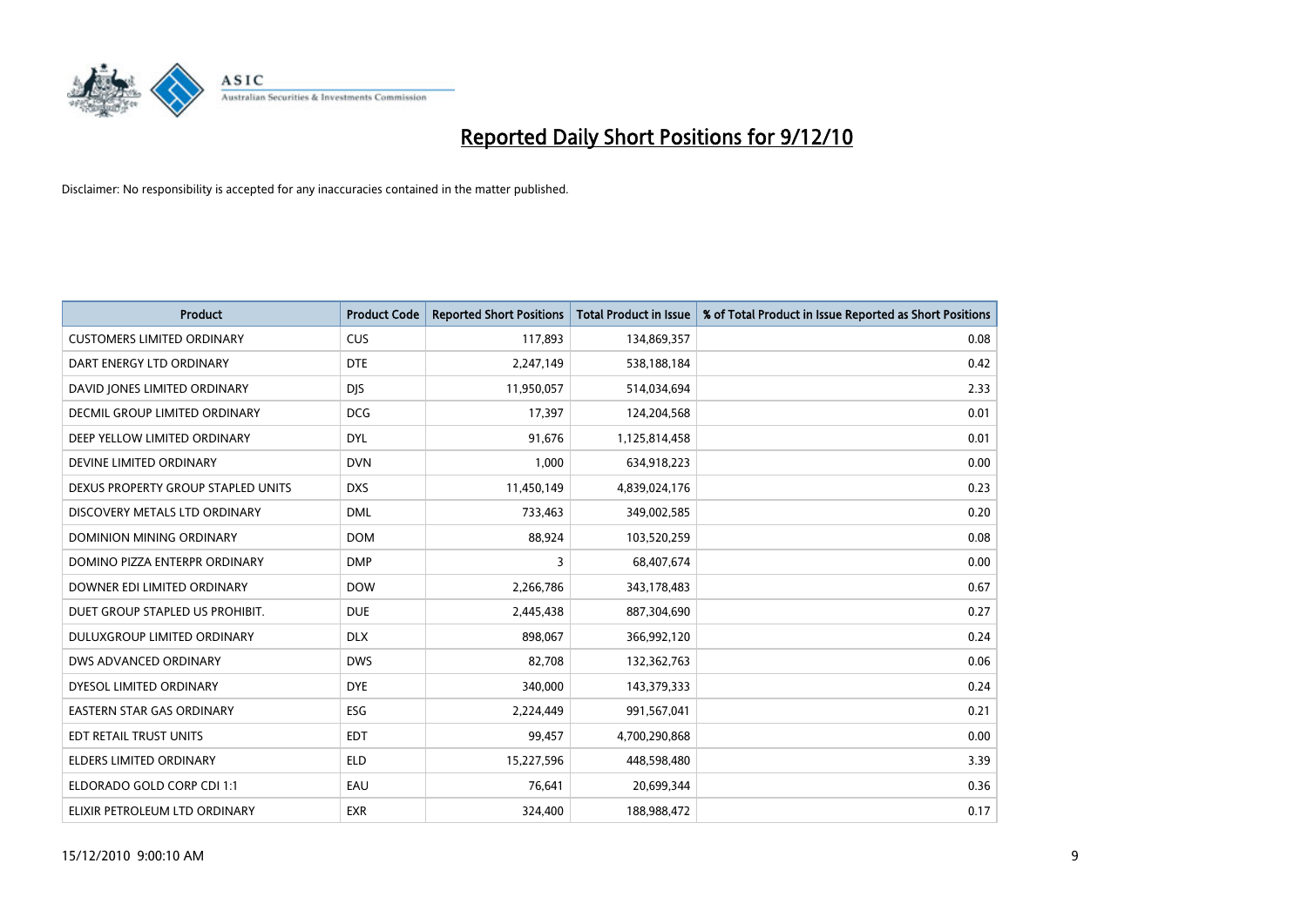

| <b>Product</b>                            | <b>Product Code</b> | <b>Reported Short Positions</b> | <b>Total Product in Issue</b> | % of Total Product in Issue Reported as Short Positions |
|-------------------------------------------|---------------------|---------------------------------|-------------------------------|---------------------------------------------------------|
| <b>EMECO HOLDINGS ORDINARY</b>            | <b>EHL</b>          | 204,418                         | 631,237,586                   | 0.03                                                    |
| <b>ENERGY RESOURCES ORDINARY 'A'</b>      | <b>ERA</b>          | 1,569,789                       | 190,737,934                   | 0.81                                                    |
| <b>ENERGY WORLD CORPOR, ORDINARY</b>      | <b>EWC</b>          | 7,876,628                       | 1,561,166,672                 | 0.50                                                    |
| ENTEK ENERGY LTD ORDINARY                 | ETE                 | 489,903                         | 287,692,535                   | 0.17                                                    |
| <b>ENTELLECT SOLUTIONS ORDINARY</b>       | <b>ESN</b>          | 464.050                         | 1,740,334,200                 | 0.03                                                    |
| ENVESTRA LIMITED ORDINARY                 | <b>ENV</b>          | 1,967,704                       | 1,430,398,609                 | 0.14                                                    |
| EQUINOX MINERALS LTD CHESS DEPOSITARY INT | EON                 | 4,873,382                       | 709,143,211                   | 0.70                                                    |
| <b>EVEREST FINANCIAL ORDINARY</b>         | <b>EFG</b>          | 4,300                           | 251,442,316                   | 0.00                                                    |
| EXTRACT RESOURCES ORDINARY                | <b>EXT</b>          | 500,279                         | 243,302,298                   | 0.20                                                    |
| FAIRFAX MEDIA LTD ORDINARY                | <b>FXI</b>          | 284,206,581                     | 2,351,955,725                 | 12.08                                                   |
| <b>FANTASTIC HOLDINGS ORDINARY</b>        | <b>FAN</b>          | 3,000                           | 102,693,495                   | 0.00                                                    |
| FERRAUS LIMITED ORDINARY                  | <b>FRS</b>          | 370                             | 205,700,890                   | 0.00                                                    |
| FISHER & PAYKEL APP. ORDINARY             | <b>FPA</b>          | 10,745,752                      | 724,235,162                   | 1.49                                                    |
| FISHER & PAYKEL H. ORDINARY               | FPH                 | 2,238,282                       | 517,444,890                   | 0.43                                                    |
| FKP PROPERTY GROUP STAPLED SECURITIES     | <b>FKP</b>          | 7,285,563                       | 1,174,033,185                 | 0.61                                                    |
| FLEETWOOD CORP ORDINARY                   | <b>FWD</b>          | 105,327                         | 57,281,484                    | 0.19                                                    |
| FLETCHER BUILDING ORDINARY                | <b>FBU</b>          | 2,082,285                       | 611,250,393                   | 0.33                                                    |
| FLEXIGROUP LIMITED ORDINARY               | <b>FXL</b>          | 91,397                          | 275,472,492                   | 0.03                                                    |
| <b>FLIGHT CENTRE ORDINARY</b>             | <b>FLT</b>          | 2,513,694                       | 99,789,746                    | 2.52                                                    |
| <b>FLINDERS MINES LTD ORDINARY</b>        | <b>FMS</b>          | 924.823                         | 1,820,149,571                 | 0.05                                                    |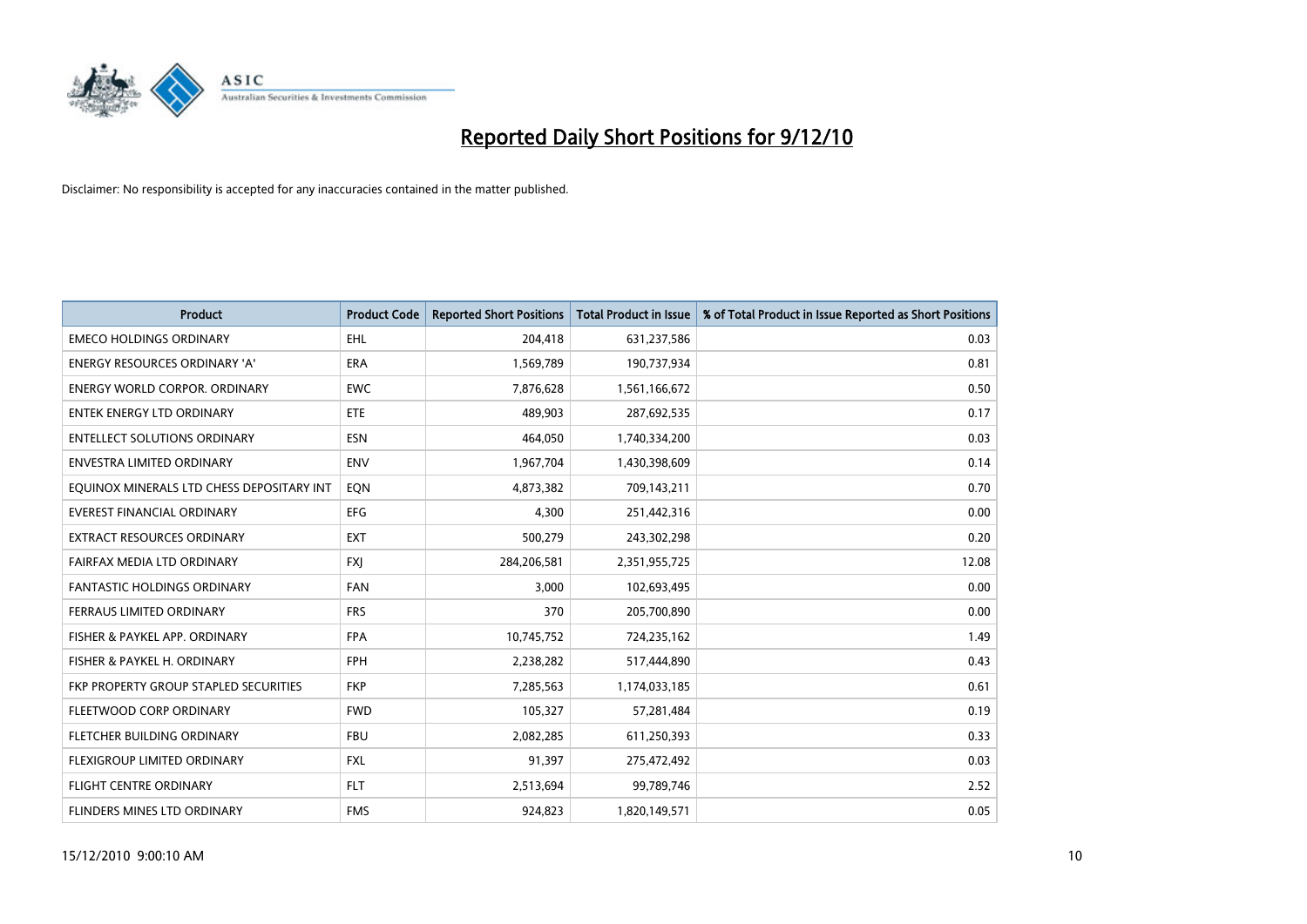

| Product                                   | <b>Product Code</b> | <b>Reported Short Positions</b> | <b>Total Product in Issue</b> | % of Total Product in Issue Reported as Short Positions |
|-------------------------------------------|---------------------|---------------------------------|-------------------------------|---------------------------------------------------------|
| <b>FORGE GROUP LIMITED ORDINARY</b>       | FGE                 |                                 | 82,844,014                    | 0.00                                                    |
| FORTE ENERGY NL ORDINARY                  | <b>FTE</b>          | 2,658,986                       | 582,658,031                   | 0.46                                                    |
| FORTESCUE METALS GRP ORDINARY             | <b>FMG</b>          | 7,480,332                       | 3,112,042,409                 | 0.23                                                    |
| <b>FOSTER'S GROUP ORDINARY</b>            | FGL                 | 3,878,410                       | 1,935,386,127                 | 0.21                                                    |
| FTD CORPORATION ORDINARY                  | <b>FTD</b>          | 8,088                           | 100,421,069                   | 0.01                                                    |
| <b>FUNTASTIC LIMITED ORDINARY</b>         | <b>FUN</b>          | 322,528                         | 340,997,682                   | 0.09                                                    |
| <b>G.U.D. HOLDINGS ORDINARY</b>           | <b>GUD</b>          | 309,428                         | 68,426,721                    | 0.46                                                    |
| <b>GALAXY RESOURCES ORDINARY</b>          | GXY                 | 569,926                         | 191,903,358                   | 0.29                                                    |
| <b>GEODYNAMICS LIMITED ORDINARY</b>       | GDY                 | 282,492                         | 293,047,456                   | 0.10                                                    |
| <b>GINDALBIE METALS LTD ORDINARY</b>      | GBG                 | 9,549,841                       | 850,108,099                   | 1.13                                                    |
| <b>GIRALIA RESOURCES NL ORDINARY</b>      | GIR                 | 312,165                         | 181,160,170                   | 0.17                                                    |
| <b>GLOBAL MINING ORDINARY</b>             | <b>GMI</b>          | 8,951                           | 191,820,968                   | 0.00                                                    |
| <b>GLOUCESTER COAL ORDINARY</b>           | GCL                 | 254,543                         | 140,447,062                   | 0.18                                                    |
| <b>GME RESOURCES LTD ORDINARY</b>         | <b>GME</b>          | 800                             | 302,352,750                   | 0.00                                                    |
| <b>GOLDEN GATE PETROL ORDINARY</b>        | GGP                 | 11,538                          | 1,067,159,955                 | 0.00                                                    |
| <b>GOLDEN WEST RESOURCE ORDINARY</b>      | GWR                 | 1,617                           | 164,606,127                   | 0.00                                                    |
| <b>GOODMAN FIELDER, ORDINARY</b>          | <b>GFF</b>          | 15,035,399                      | 1,380,386,438                 | 1.09                                                    |
| <b>GOODMAN GROUP STAPLED US PROHIBIT.</b> | <b>GMG</b>          | 3,689,429                       | 6,369,751,394                 | 0.06                                                    |
| <b>GPT GROUP STAPLED SEC.</b>             | <b>GPT</b>          | 8,740,418                       | 1,855,529,431                 | 0.46                                                    |
| <b>GRAINCORP LIMITED A CLASS ORDINARY</b> | <b>GNC</b>          | 405,334                         | 198,318,900                   | 0.21                                                    |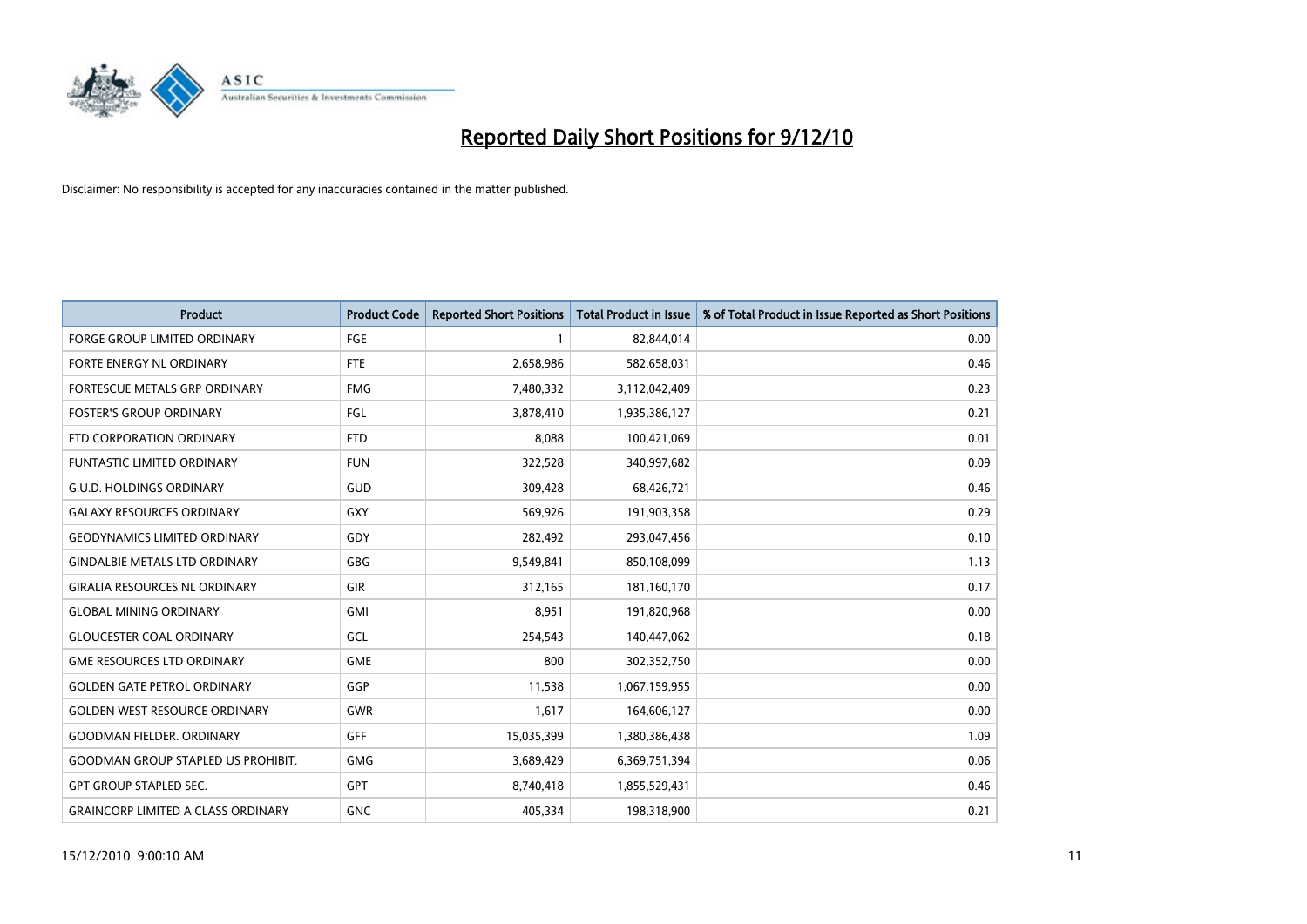

| <b>Product</b>                                   | <b>Product Code</b> | <b>Reported Short Positions</b> | <b>Total Product in Issue</b> | % of Total Product in Issue Reported as Short Positions |
|--------------------------------------------------|---------------------|---------------------------------|-------------------------------|---------------------------------------------------------|
| <b>GRANGE RESOURCES, ORDINARY</b>                | <b>GRR</b>          | 2,068,593                       | 1,152,077,403                 | 0.18                                                    |
| <b>GREENLAND MIN EN LTD ORDINARY</b>             | GGG                 | 873,677                         | 277,619,279                   | 0.31                                                    |
| <b>GRYPHON MINERALS LTD ORDINARY</b>             | GRY                 | 35,163                          | 290,272,058                   | 0.01                                                    |
| <b>GUINNESS PEAT GROUP. CHESS DEPOSITARY INT</b> | <b>GPG</b>          | 55                              | 291,115,957                   | 0.00                                                    |
| <b>GUNNS LIMITED ORDINARY</b>                    | <b>GNS</b>          | 14,129,336                      | 806,734,892                   | 1.74                                                    |
| <b>GWA GROUP LTD ORDINARY</b>                    | <b>GWA</b>          | 3,030,840                       | 301,102,514                   | 1.03                                                    |
| <b>HARVEY NORMAN ORDINARY</b>                    | <b>HVN</b>          | 30,854,996                      | 1,062,316,784                 | 2.87                                                    |
| <b>HASTIE GROUP LIMITED ORDINARY</b>             | <b>HST</b>          | 272,029                         | 239,781,419                   | 0.11                                                    |
| HASTINGS DIVERSIFIED STAPLED SECURITY            | <b>HDF</b>          | 341,460                         | 518,300,758                   | 0.05                                                    |
| HEARTWARE INT INC CDI 35:1                       | <b>HIN</b>          | 272,008                         | 66,059,280                    | 0.41                                                    |
| <b>HENDERSON GROUP CDI 1:1</b>                   | HGG                 | 5,542,828                       | 560,490,613                   | 0.98                                                    |
| HFA HOLDINGS LIMITED ORDINARY                    | <b>HFA</b>          | 1,820,937                       | 469,330,170                   | 0.38                                                    |
| <b>HIGHLANDS PACIFIC ORDINARY</b>                | <b>HIG</b>          | 2,382,805                       | 685,462,148                   | 0.35                                                    |
| HILLGROVE RES LTD ORDINARY                       | <b>HGO</b>          | 800.000                         | 742,618,890                   | 0.11                                                    |
| HILLS HOLDINGS LTD ORDINARY                      | <b>HIL</b>          | 124,904                         | 248,676,841                   | 0.04                                                    |
| HORIZON OIL LIMITED ORDINARY                     | <b>HZN</b>          | 3,042,071                       | 1,130,311,515                 | 0.27                                                    |
| HUNNU COAL LIMITED ORDINARY                      | <b>HUN</b>          | 200,000                         | 155,365,002                   | 0.13                                                    |
| ICON ENERGY LIMITED ORDINARY                     | <b>ICN</b>          | 67,000                          | 439,801,394                   | 0.02                                                    |
| <b>IINET LIMITED ORDINARY</b>                    | <b>IIN</b>          | 1,270,305                       | 151,963,119                   | 0.83                                                    |
| ILUKA RESOURCES ORDINARY                         | ILU                 | 4,112,831                       | 418,700,517                   | 0.95                                                    |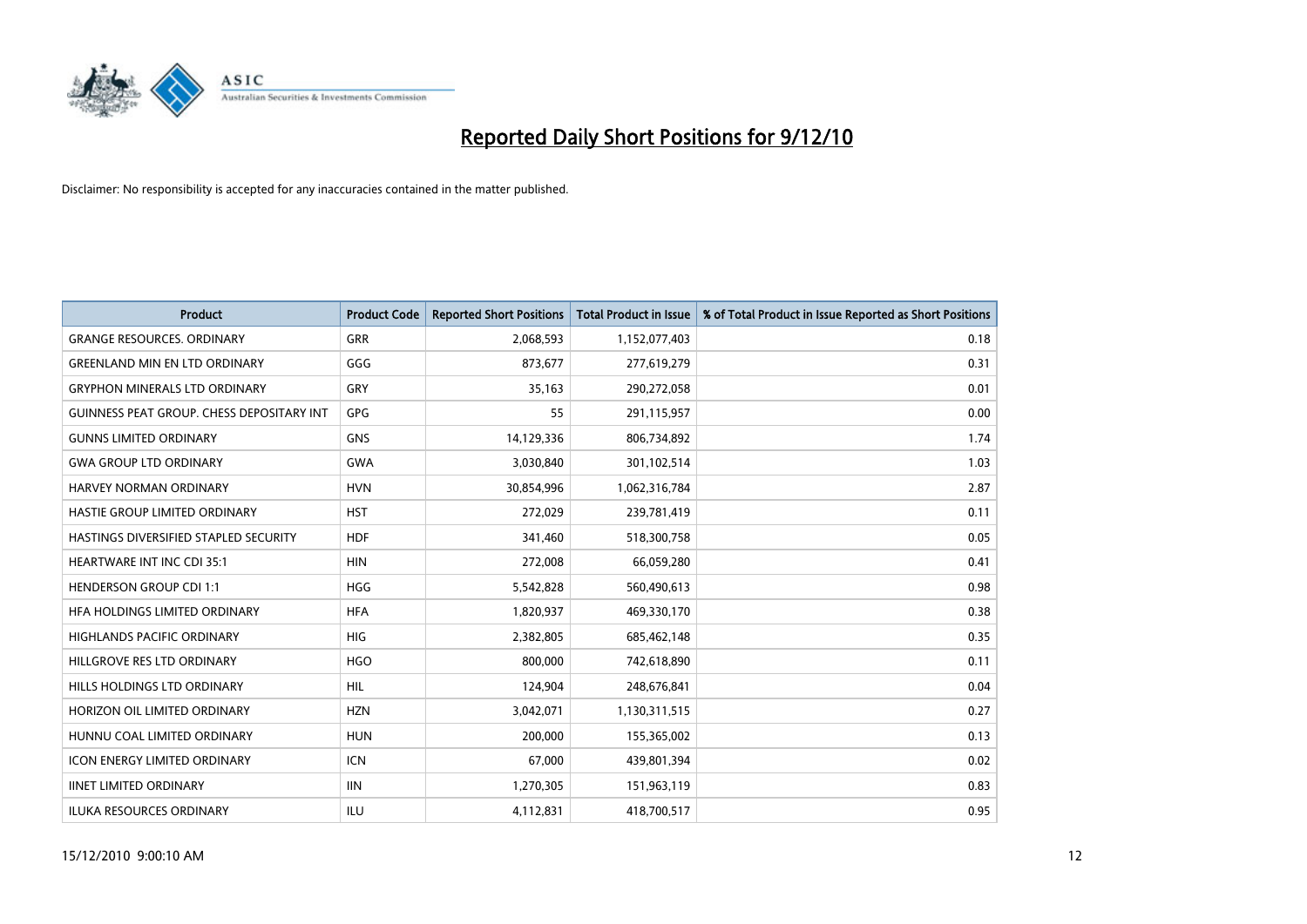

| Product                                         | <b>Product Code</b> | <b>Reported Short Positions</b> | <b>Total Product in Issue</b> | % of Total Product in Issue Reported as Short Positions |
|-------------------------------------------------|---------------------|---------------------------------|-------------------------------|---------------------------------------------------------|
| <b>IMDEX LIMITED ORDINARY</b>                   | <b>IMD</b>          | 37,822                          | 197,047,128                   | 0.02                                                    |
| IMF (AUSTRALIA) LTD ORDINARY                    | <b>IMF</b>          | 361,022                         | 122,496,819                   | 0.30                                                    |
| <b>IMPEDIMED LIMITED ORDINARY</b>               | <b>IPD</b>          | 300,000                         | 135,868,125                   | 0.22                                                    |
| IMX RESOURCES LTD ORDINARY                      | <b>IXR</b>          | 20,000                          | 262,552,803                   | 0.01                                                    |
| <b>INCITEC PIVOT ORDINARY</b>                   | IPL                 | 1,957,983                       | 1,628,730,107                 | 0.10                                                    |
| <b>INDAGO RESOURCES LTD DEFERRED SETTLEMENT</b> | <b>IDGDC</b>        | 2,549                           | 7,838,335                     | 0.03                                                    |
| <b>INDEPENDENCE GROUP ORDINARY</b>              | <b>IGO</b>          | 1,301,257                       | 138,777,305                   | 0.93                                                    |
| <b>INDOPHIL RESOURCES ORDINARY</b>              | <b>IRN</b>          | 384,371                         | 471,445,763                   | 0.08                                                    |
| <b>INDUSTREA LIMITED ORDINARY</b>               | IDL                 | 1,038,112                       | 363,878,295                   | 0.28                                                    |
| <b>INFIGEN ENERGY STAPLED SECURITIES</b>        | <b>IFN</b>          | 5,574,951                       | 761,222,569                   | 0.73                                                    |
| ING INDUSTRIAL FUND UNITS                       | <b>IIF</b>          | 6,238,199                       | 2,592,249,647                 | 0.25                                                    |
| ING OFFICE FUND STAPLED SECURITIES              | <b>IOF</b>          | 3,886,886                       | 2,729,071,212                 | 0.14                                                    |
| ING RE COM GROUP STAPLED SECURITIES             | ILF                 | 9,075                           | 441,029,194                   | 0.00                                                    |
| <b>INSURANCE AUSTRALIA ORDINARY</b>             | <b>IAG</b>          | 1,545,796                       | 2,079,034,021                 | 0.07                                                    |
| INTEGRA MINING LTD, ORDINARY                    | <b>IGR</b>          | 3,400,531                       | 756,442,394                   | 0.45                                                    |
| <b>INTOLL GROUP STAPLED SECURITIES</b>          | <b>ITO</b>          | 3,739,731                       | 2,261,732,048                 | 0.16                                                    |
| <b>INTREPID MINES ORDINARY</b>                  | <b>IAU</b>          | 1,715,611                       | 433,907,670                   | 0.41                                                    |
| <b>INVOCARE LIMITED ORDINARY</b>                | <b>IVC</b>          | 1,020,308                       | 102,421,288                   | 1.00                                                    |
| <b>ION LIMITED ORDINARY</b>                     | <b>ION</b>          | 164,453                         | 256,365,105                   | 0.06                                                    |
| <b>IOOF HOLDINGS LTD ORDINARY</b>               | IFL                 | 1,573,071                       | 229,794,395                   | 0.68                                                    |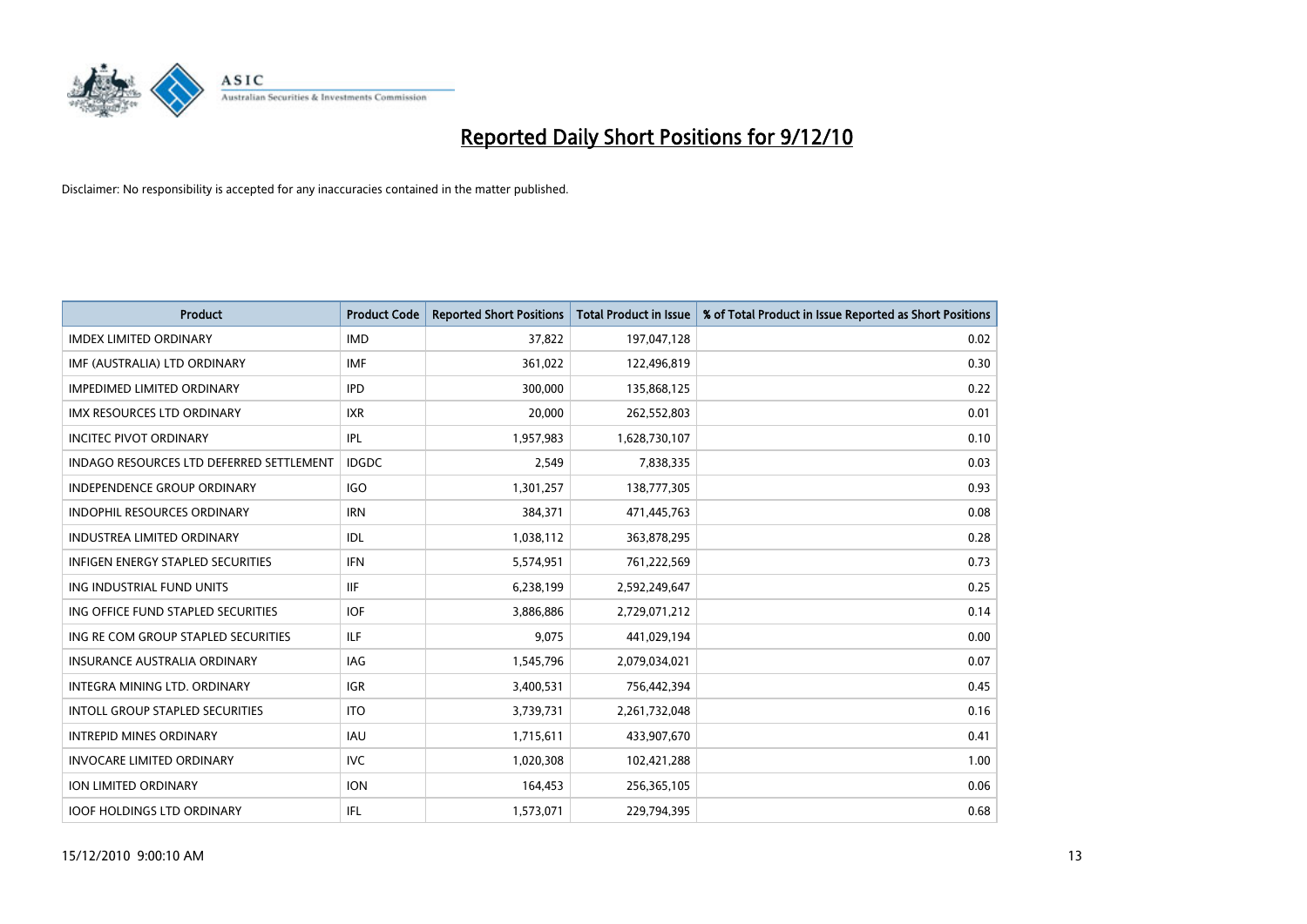

| Product                                  | <b>Product Code</b> | <b>Reported Short Positions</b> | <b>Total Product in Issue</b> | % of Total Product in Issue Reported as Short Positions |
|------------------------------------------|---------------------|---------------------------------|-------------------------------|---------------------------------------------------------|
| <b>IRESS MARKET TECH. ORDINARY</b>       | <b>IRE</b>          | 2,091,760                       | 126,018,142                   | 1.65                                                    |
| <b>IRON ORE HOLDINGS ORDINARY</b>        | <b>IOH</b>          | 14,525                          | 135,508,733                   | 0.01                                                    |
| <b>ISHARES MSCI EAFE CDI 1:1</b>         | <b>IVE</b>          | 75,419                          | 590,400,000                   | 0.01                                                    |
| ISHARES S&P 500 CDI 1:1                  | <b>IVV</b>          | 20,682                          | 116,350,000                   | 0.02                                                    |
| ISHARES S&P MCAP 400 CDI 1:1             | <b>IIH</b>          | 11                              | 57,450,000                    | 0.00                                                    |
| <b>ISOFT GROUP LIMITED ORDINARY</b>      | <b>ISF</b>          | 12,438,725                      | 1,070,595,874                 | 1.15                                                    |
| <b>IVANHOE AUSTRALIA ORDINARY</b>        | <b>IVA</b>          | 347,513                         | 418,410,103                   | 0.09                                                    |
| <b>JABIRU METALS LTD ORDINARY</b>        | <b>JML</b>          | 86,899                          | 552,619,180                   | 0.01                                                    |
| JAMES HARDIE INDUST CHESS DEPOSITARY INT | <b>IHX</b>          | 12,594,731                      | 435,832,363                   | 2.85                                                    |
| <b>JAMESON RESOURCES ORDINARY</b>        | <b>JAL</b>          | 1,600,000                       | 63,885,910                    | 2.50                                                    |
| <b>JB HI-FI LIMITED ORDINARY</b>         | <b>IBH</b>          | 9,025,485                       | 109,223,945                   | 8.28                                                    |
| <b>KAGARA LTD ORDINARY</b>               | KZL                 | 2,328,909                       | 707,789,717                   | 0.31                                                    |
| KAROON GAS AUSTRALIA ORDINARY            | <b>KAR</b>          | 164,310                         | 217,295,769                   | 0.07                                                    |
| KATHMANDU HOLD LTD ORDINARY              | <b>KMD</b>          | 323,366                         | 200,000,000                   | 0.16                                                    |
| <b>KEYBRIDGE CAPITAL ORDINARY</b>        | <b>KBC</b>          | 5,999                           | 172,070,564                   | 0.00                                                    |
| KIMBERLEY METALS LTD ORDINARY            | <b>KBL</b>          | 3,397                           | 161,356,672                   | 0.00                                                    |
| KINGSGATE CONSOLID. ORDINARY             | <b>KCN</b>          | 1,650,954                       | 101,657,264                   | 1.60                                                    |
| LEIGHTON HOLDINGS ORDINARY               | LEI                 | 4,468,786                       | 300,889,299                   | 1.47                                                    |
| LEND LEASE GROUP UNIT/ORD STAPLED        | LLC                 | 1,371,171                       | 565,558,754                   | 0.24                                                    |
| LINC ENERGY LTD ORDINARY                 | <b>LNC</b>          | 6,910,303                       | 497,765,572                   | 1.38                                                    |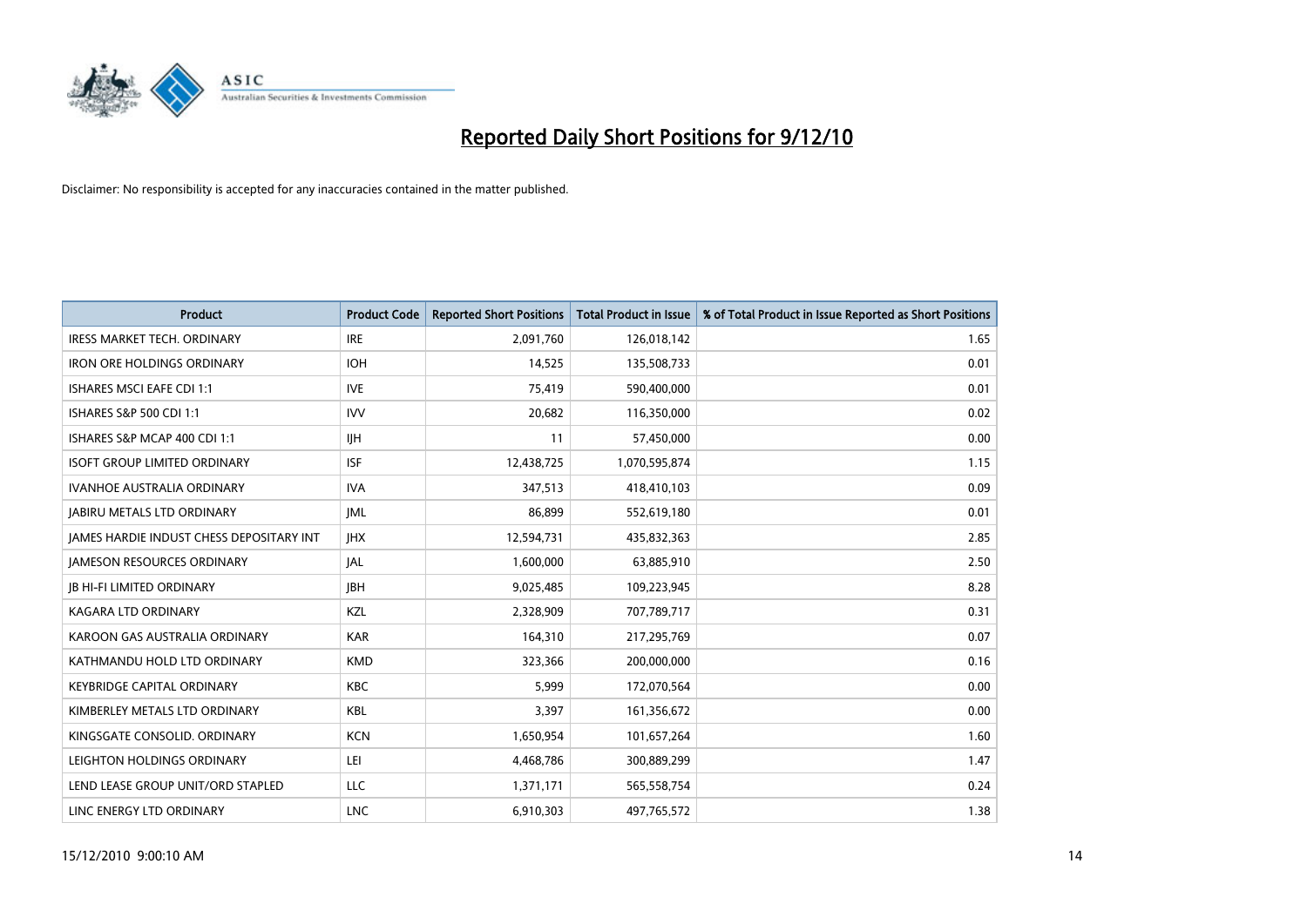

| <b>Product</b>                        | <b>Product Code</b> | <b>Reported Short Positions</b> | Total Product in Issue | % of Total Product in Issue Reported as Short Positions |
|---------------------------------------|---------------------|---------------------------------|------------------------|---------------------------------------------------------|
| LYNAS CORPORATION ORDINARY            | <b>LYC</b>          | 38,684,712                      | 1,657,199,093          | 2.35                                                    |
| MAC SERVICES (THE) ORDINARY           | <b>MSL</b>          | 65,667                          | 165,966,692            | 0.04                                                    |
| MACARTHUR COAL ORDINARY               | <b>MCC</b>          | 1,199,849                       | 299,476,903            | 0.39                                                    |
| MACMAHON HOLDINGS ORDINARY            | <b>MAH</b>          | 2,595,142                       | 733,711,705            | 0.35                                                    |
| MACQ ATLAS ROADS GRP ORDINARY STAPLED | <b>MOA</b>          | 3,175,341                       | 452,345,907            | 0.71                                                    |
| MACQUARIE GROUP LTD ORDINARY          | MQG                 | 2,992,313                       | 345,884,510            | 0.85                                                    |
| <b>MANTRA RESOURCES ORDINARY</b>      | <b>MRU</b>          | 127,675                         | 130,229,188            | 0.10                                                    |
| MAP GROUP STAPLED US PROHIBIT.        | <b>MAP</b>          | 1,213,018                       | 1,861,210,782          | 0.06                                                    |
| <b>MARION ENERGY ORDINARY</b>         | <b>MAE</b>          | 332,494                         | 429,822,043            | 0.08                                                    |
| <b>MATRIX C &amp; E LTD ORDINARY</b>  | <b>MCE</b>          | 67,479                          | 72,964,098             | 0.09                                                    |
| MCMILLAN SHAKESPEARE ORDINARY         | <b>MMS</b>          | 317,430                         | 67,874,101             | 0.47                                                    |
| MCPHERSON'S LTD ORDINARY              | <b>MCP</b>          | 17,614                          | 71,651,758             | 0.02                                                    |
| MEDUSA MINING LTD ORDINARY            | <b>MML</b>          | 1,446,067                       | 187,793,911            | 0.77                                                    |
| MELBOURNE IT LIMITED ORDINARY         | <b>MLB</b>          | 136,142                         | 80,031,955             | 0.17                                                    |
| MEO AUSTRALIA LTD ORDINARY            | <b>MEO</b>          | 662,918                         | 539,913,260            | 0.12                                                    |
| <b>MERMAID MARINE ORDINARY</b>        | <b>MRM</b>          | 377,978                         | 213,383,546            | 0.17                                                    |
| MESOBLAST LIMITED ORDINARY            | <b>MSB</b>          | 90,856                          | 158,140,556            | 0.06                                                    |
| METALS X LIMITED ORDINARY             | <b>MLX</b>          | 326,940                         | 1,365,661,782          | 0.03                                                    |
| METCASH LIMITED ORDINARY              | <b>MTS</b>          | 23,674,048                      | 768,719,951            | 3.07                                                    |
| METGASCO LIMITED ORDINARY             | <b>MEL</b>          | 235,435                         | 252,234,135            | 0.09                                                    |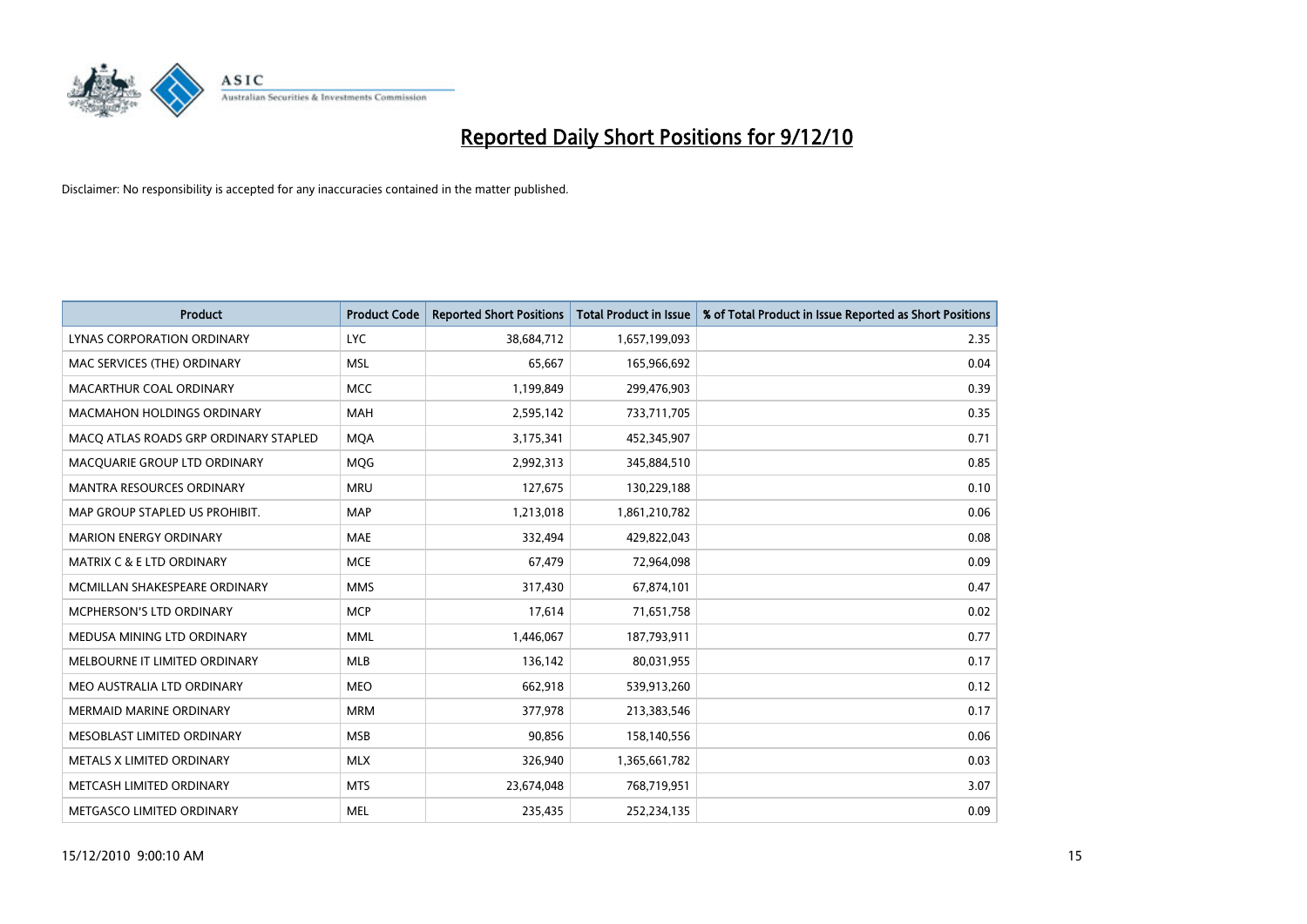

| Product                           | <b>Product Code</b> | <b>Reported Short Positions</b> | Total Product in Issue | % of Total Product in Issue Reported as Short Positions |
|-----------------------------------|---------------------|---------------------------------|------------------------|---------------------------------------------------------|
| MICLYN EXP OFFSHR ORDINARY        | <b>MIO</b>          | 146,826                         | 271,700,000            | 0.05                                                    |
| MINARA RESOURCES ORDINARY         | <b>MRE</b>          | 5,681,653                       | 1,167,783,517          | 0.46                                                    |
| MINCOR RESOURCES NL ORDINARY      | <b>MCR</b>          | 850,538                         | 200,608,804            | 0.41                                                    |
| MINERAL DEPOSITS ORDINARY         | <b>MDL</b>          | 145,187                         | 60,768,582             | 0.23                                                    |
| MINERAL RESOURCES, ORDINARY       | <b>MIN</b>          | 125,294                         | 168,219,485            | 0.07                                                    |
| MIRABELA NICKEL LTD ORDINARY      | <b>MBN</b>          | 9,347,407                       | 491,561,237            | 1.87                                                    |
| MIRVAC GROUP STAPLED SECURITIES   | <b>MGR</b>          | 4,930,481                       | 3,415,819,357          | 0.13                                                    |
| MOLOPO ENERGY LTD ORDINARY        | <b>MPO</b>          | 863,560                         | 250,972,584            | 0.35                                                    |
| MONADELPHOUS GROUP ORDINARY       | <b>MND</b>          | 384,790                         | 87,521,827             | 0.43                                                    |
| MORTGAGE CHOICE LTD ORDINARY      | <b>MOC</b>          | 7,482                           | 119,948,255            | 0.01                                                    |
| <b>MOUNT GIBSON IRON ORDINARY</b> | <b>MGX</b>          | 5,210,257                       | 1,082,570,693          | 0.48                                                    |
| MULTIPLEX SITES SITES             | <b>MXUPA</b>        | 42                              | 4,500,000              | 0.00                                                    |
| MURCHISON METALS LTD ORDINARY     | <b>MMX</b>          | 8,814,326                       | 435,884,268            | 2.02                                                    |
| MYER HOLDINGS LTD ORDINARY        | <b>MYR</b>          | 14,366,011                      | 582,097,884            | 2.48                                                    |
| <b>MYSTATE LIMITED ORDINARY</b>   | <b>MYS</b>          | 1,400                           | 67,439,158             | 0.00                                                    |
| NATIONAL AUST, BANK ORDINARY      | <b>NAB</b>          | 8,940,140                       | 2,137,640,047          | 0.40                                                    |
| NATURAL FUEL LIMITED ORDINARY     | <b>NFL</b>          |                                 | 721,912                | 0.00                                                    |
| NAVITAS LIMITED ORDINARY          | <b>NVT</b>          | 1,847,554                       | 342,450,567            | 0.54                                                    |
| NEPTUNE MARINE ORDINARY           | <b>NMS</b>          | 2,024,949                       | 442,245,734            | 0.45                                                    |
| NEW HOPE CORPORATION ORDINARY     | <b>NHC</b>          | 531,913                         | 830,230,549            | 0.07                                                    |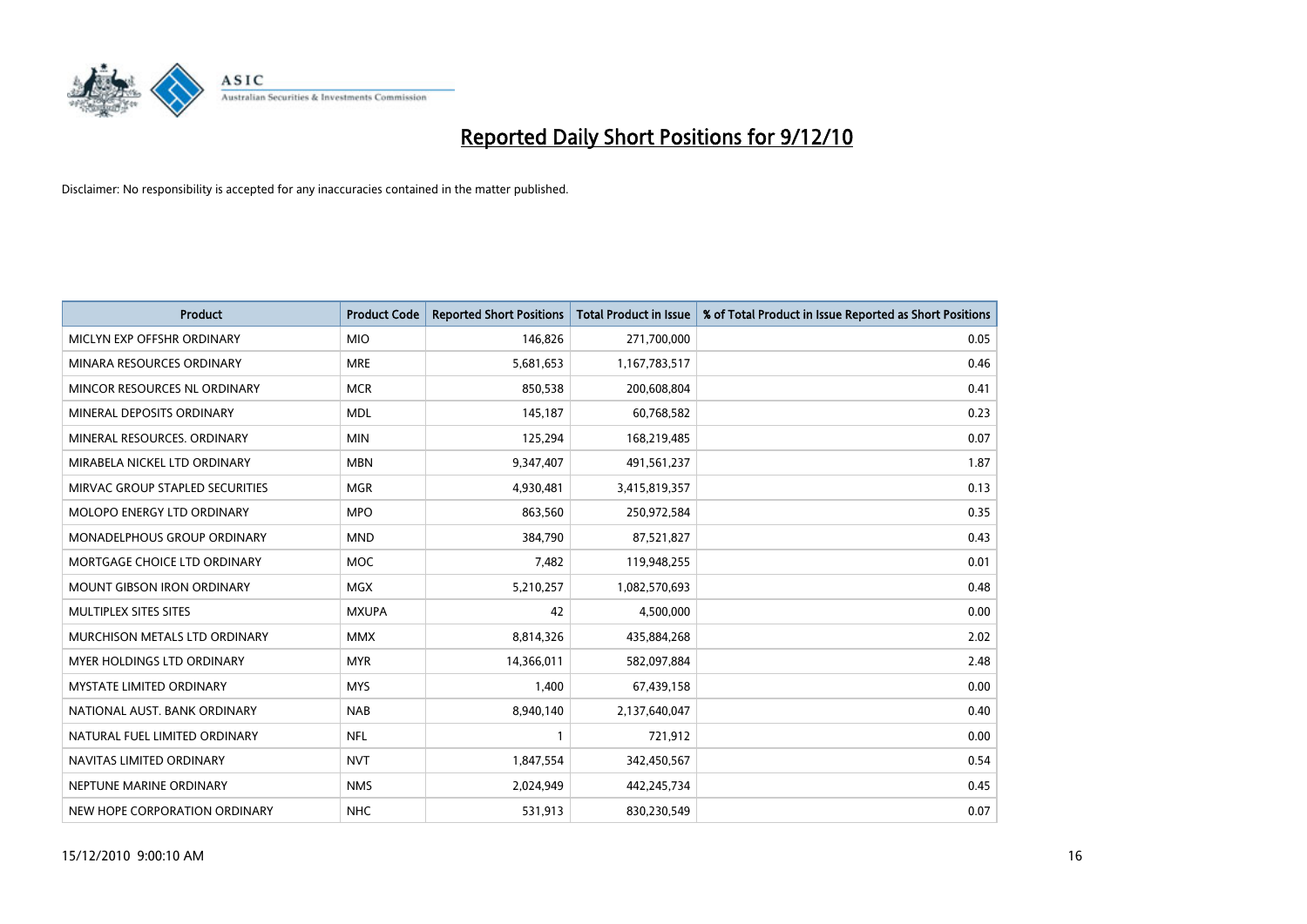

| Product                               | <b>Product Code</b> | <b>Reported Short Positions</b> | Total Product in Issue | % of Total Product in Issue Reported as Short Positions |
|---------------------------------------|---------------------|---------------------------------|------------------------|---------------------------------------------------------|
| NEWCREST MINING ORDINARY              | <b>NCM</b>          | 3,320,768                       | 765,211,675            | 0.39                                                    |
| NEWS CORP A NON-VOTING CDI            | <b>NWSLV</b>        | 405.944                         | 1,828,204,254          | 0.02                                                    |
| NEWS CORP B VOTING CDI                | <b>NWS</b>          | 7,314,532                       | 798,520,953            | 0.92                                                    |
| NEXBIS LIMITED ORDINARY               | <b>NBS</b>          | 63,733                          | 798,356,704            | 0.01                                                    |
| NEXUS ENERGY LIMITED ORDINARY         | <b>NXS</b>          | 5,153,012                       | 1,020,257,304          | 0.51                                                    |
| NIB HOLDINGS LIMITED ORDINARY         | <b>NHF</b>          | 4,911                           | 468,215,782            | 0.00                                                    |
| NICK SCALI LIMITED ORDINARY           | <b>NCK</b>          | 35,846                          | 81,000,000             | 0.04                                                    |
| NIDO PETROLEUM ORDINARY               | <b>NDO</b>          | 63,244                          | 1,266,550,321          | 0.00                                                    |
| NKWE PLATINUM 10C US COMMON           | <b>NKP</b>          | 353,796                         | 559,651,184            | 0.07                                                    |
| NOBLE MINERAL RES ORDINARY            | <b>NMG</b>          | 73,265                          | 347,877,601            | 0.02                                                    |
| NORTHERN CREST ORDINARY               | <b>NOC</b>          | 24,345                          | 116,074,781            | 0.02                                                    |
| NORTHERN IRON LTD ORDINARY            | <b>NFE</b>          | 1,379,649                       | 336,084,863            | 0.41                                                    |
| NOVOGEN LIMITED ORDINARY              | <b>NRT</b>          | 56.449                          | 102,125,894            | 0.06                                                    |
| NRW HOLDINGS LIMITED ORDINARY         | <b>NWH</b>          | 1,664,002                       | 251,223,000            | 0.66                                                    |
| NUFARM LIMITED ORDINARY               | <b>NUF</b>          | 4,335,253                       | 261,775,731            | 1.66                                                    |
| NUPLEX INDUSTRIES ORDINARY            | <b>NPX</b>          | 77,095                          | 195,060,783            | 0.04                                                    |
| NYOTA MINERALS LTD ORDINARY           | <b>NYO</b>          | 530,000                         | 453,310,583            | 0.12                                                    |
| OAKTON LIMITED ORDINARY               | <b>OKN</b>          | 551,120                         | 93,674,235             | 0.59                                                    |
| OCEANAGOLD CORP. CHESS DEPOSITARY INT | <b>OGC</b>          | 312,973                         | 261,897,612            | 0.12                                                    |
| OCEANIA CAPITAL LTD ORDINARY          | <b>OCP</b>          | 2,500                           | 91,921,295             | 0.00                                                    |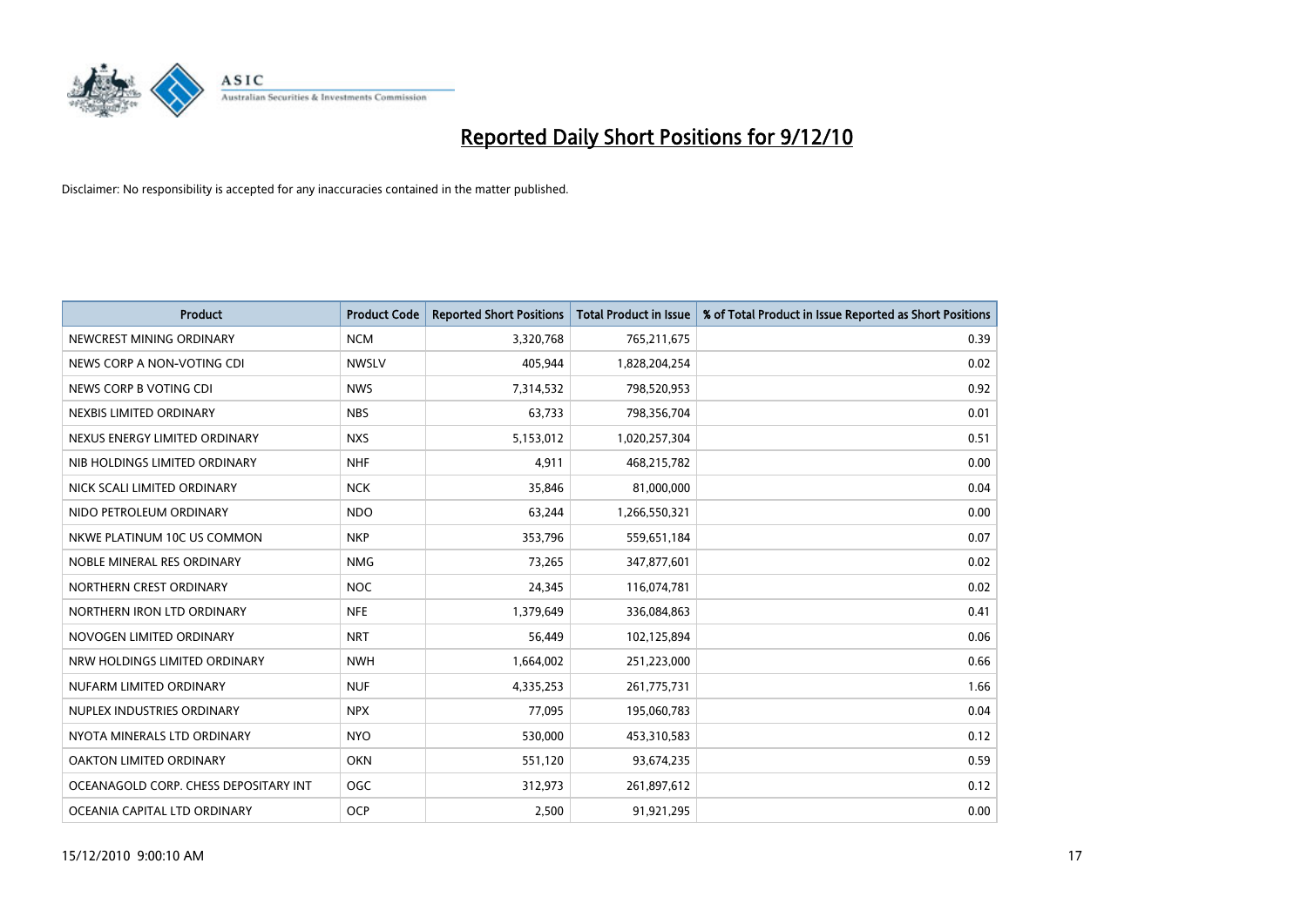

| Product                                 | <b>Product Code</b> | <b>Reported Short Positions</b> | <b>Total Product in Issue</b> | % of Total Product in Issue Reported as Short Positions |
|-----------------------------------------|---------------------|---------------------------------|-------------------------------|---------------------------------------------------------|
| OIL SEARCH LTD ORDINARY                 | <b>OSH</b>          | 10,463,310                      | 1,312,888,303                 | 0.78                                                    |
| OM HOLDINGS LIMITED ORDINARY            | OMH                 | 1,575,730                       | 503,085,150                   | 0.31                                                    |
| <b>ONESTEEL LIMITED ORDINARY</b>        | <b>OST</b>          | 2,311,588                       | 1,334,683,421                 | 0.15                                                    |
| ORICA LIMITED ORDINARY                  | ORI                 | 1,096,908                       | 362,100,430                   | 0.28                                                    |
| ORIGIN ENERGY ORDINARY                  | <b>ORG</b>          | 5,104,107                       | 884,650,012                   | 0.55                                                    |
| OROCOBRE LIMITED ORDINARY               | <b>ORE</b>          | 120,332                         | 91,181,996                    | 0.13                                                    |
| OROTONGROUP LIMITED ORDINARY            | ORL                 |                                 | 40,880,902                    | 0.00                                                    |
| OTTO ENERGY LIMITED ORDINARY            | <b>OEL</b>          | 109,204                         | 1,134,540,071                 | 0.01                                                    |
| OZ MINERALS ORDINARY                    | OZL                 | 20,733,828                      | 3,238,546,504                 | 0.60                                                    |
| <b>PACIFIC BRANDS ORDINARY</b>          | <b>PBG</b>          | 3,630,313                       | 931,386,248                   | 0.39                                                    |
| PALADIN ENERGY LTD ORDINARY             | <b>PDN</b>          | 22,091,572                      | 725,357,086                   | 3.02                                                    |
| PANAUST LIMITED ORDINARY                | <b>PNA</b>          | 7,716,108                       | 2,955,176,819                 | 0.24                                                    |
| PANORAMIC RESOURCES ORDINARY            | PAN                 | 921,164                         | 206,087,842                   | 0.45                                                    |
| PAPERLINX LIMITED ORDINARY              | <b>PPX</b>          | 10,799,852                      | 603,580,761                   | 1.79                                                    |
| PAPERLINX SPS TRUST STEP UP PERP. PREF. | <b>PXUPA</b>        | 5,000                           | 2,850,000                     | 0.18                                                    |
| PATTIES FOODS LTD ORDINARY              | PFL                 |                                 | 138,908,853                   | 0.00                                                    |
| PEAK RESOURCES ORDINARY                 | <b>PEK</b>          | 197,955                         | 130,130,157                   | 0.15                                                    |
| PEET LIMITED ORDINARY                   | <b>PPC</b>          | 219,810                         | 302,965,804                   | 0.07                                                    |
| PENINSULA ENERGY LTD ORDINARY           | <b>PEN</b>          | 5,000                           | 1,642,189,656                 | 0.00                                                    |
| PERILYA LIMITED ORDINARY                | PEM                 | 768,545                         | 526,075,563                   | 0.14                                                    |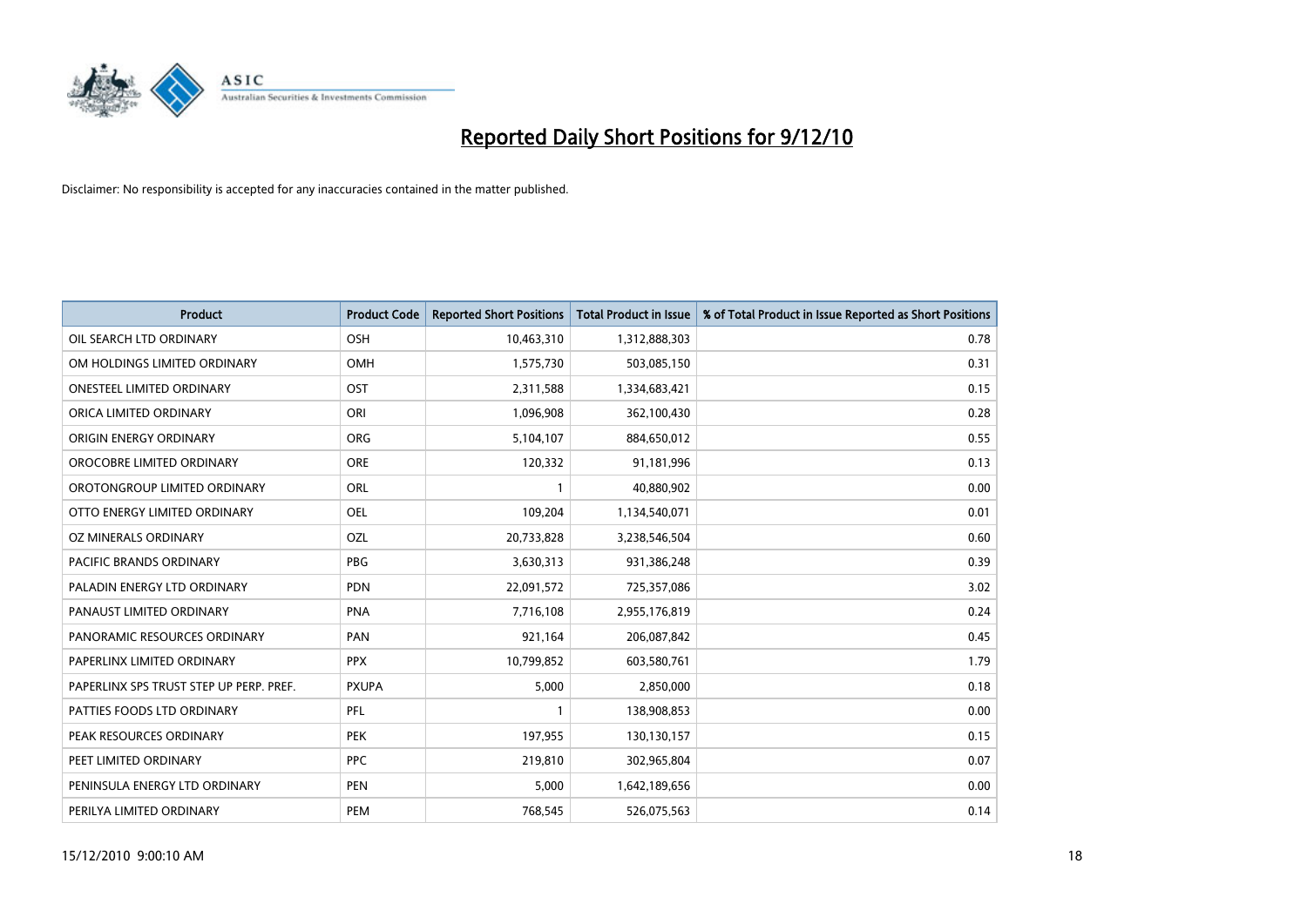

| Product                              | <b>Product Code</b> | <b>Reported Short Positions</b> | <b>Total Product in Issue</b> | % of Total Product in Issue Reported as Short Positions |
|--------------------------------------|---------------------|---------------------------------|-------------------------------|---------------------------------------------------------|
| PERPETUAL LIMITED ORDINARY           | <b>PPT</b>          | 1,974,827                       | 44,140,166                    | 4.49                                                    |
| PERSEUS MINING LTD ORDINARY          | <b>PRU</b>          | 485,883                         | 421,817,088                   | 0.11                                                    |
| PETSEC ENERGY ORDINARY               | <b>PSA</b>          | 223,332                         | 231,283,622                   | 0.10                                                    |
| PHARMAXIS LTD ORDINARY               | <b>PXS</b>          | 1,186,466                       | 226,106,434                   | 0.54                                                    |
| PHOTON GROUP LTD ORDINARY            | PGA                 | 250,510                         | 1,540,543,357                 | 0.02                                                    |
| PIKE RIVER COAL ORDINARY             | <b>PRC</b>          | 257,595                         | 405,513,933                   | 0.06                                                    |
| PLATINUM ASSET ORDINARY              | <b>PTM</b>          | 2,778,818                       | 561,347,878                   | 0.47                                                    |
| PLATINUM AUSTRALIA ORDINARY          | PLA                 | 16,312,574                      | 368,172,255                   | 4.44                                                    |
| PLATINUM CAPITAL LTD ORDINARY        | <b>PMC</b>          |                                 | 163,732,888                   | 0.00                                                    |
| PLUTON RESOURCES ORDINARY            | <b>PLV</b>          | 35,073                          | 179,457,362                   | 0.02                                                    |
| PMP LIMITED ORDINARY                 | PMP                 | 80,796                          | 335,338,483                   | 0.01                                                    |
| PORT BOUVARD LIMITED ORDINARY        | PBD                 | 6,754                           | 593,868,295                   | 0.00                                                    |
| PREMIER INVESTMENTS ORDINARY         | <b>PMV</b>          | 161,006                         | 155,030,045                   | 0.11                                                    |
| PRIMARY HEALTH CARE ORDINARY         | PRY                 | 12,318,206                      | 496,043,188                   | 2.47                                                    |
| PRIME INFR GROUP. STAPLED SECURITIES | PIH                 | 837,199                         | 351,776,795                   | 0.24                                                    |
| PRIME MEDIA GRP LTD ORDINARY         | PRT                 | 2                               | 366,330,303                   | 0.00                                                    |
| PRIMEAG AUSTRALIA ORDINARY           | PAG                 | 311,454                         | 150,569,976                   | 0.21                                                    |
| PROGEN PHARMACEUTIC ORDINARY         | <b>PGL</b>          | 151,596                         | 24,709,097                    | 0.61                                                    |
| PROGRAMMED ORDINARY                  | <b>PRG</b>          | 531,624                         | 118,169,908                   | 0.46                                                    |
| <b>PSIVIDA CORP CDI 1:1</b>          | <b>PVA</b>          | 6,878                           | 7,752,716                     | 0.09                                                    |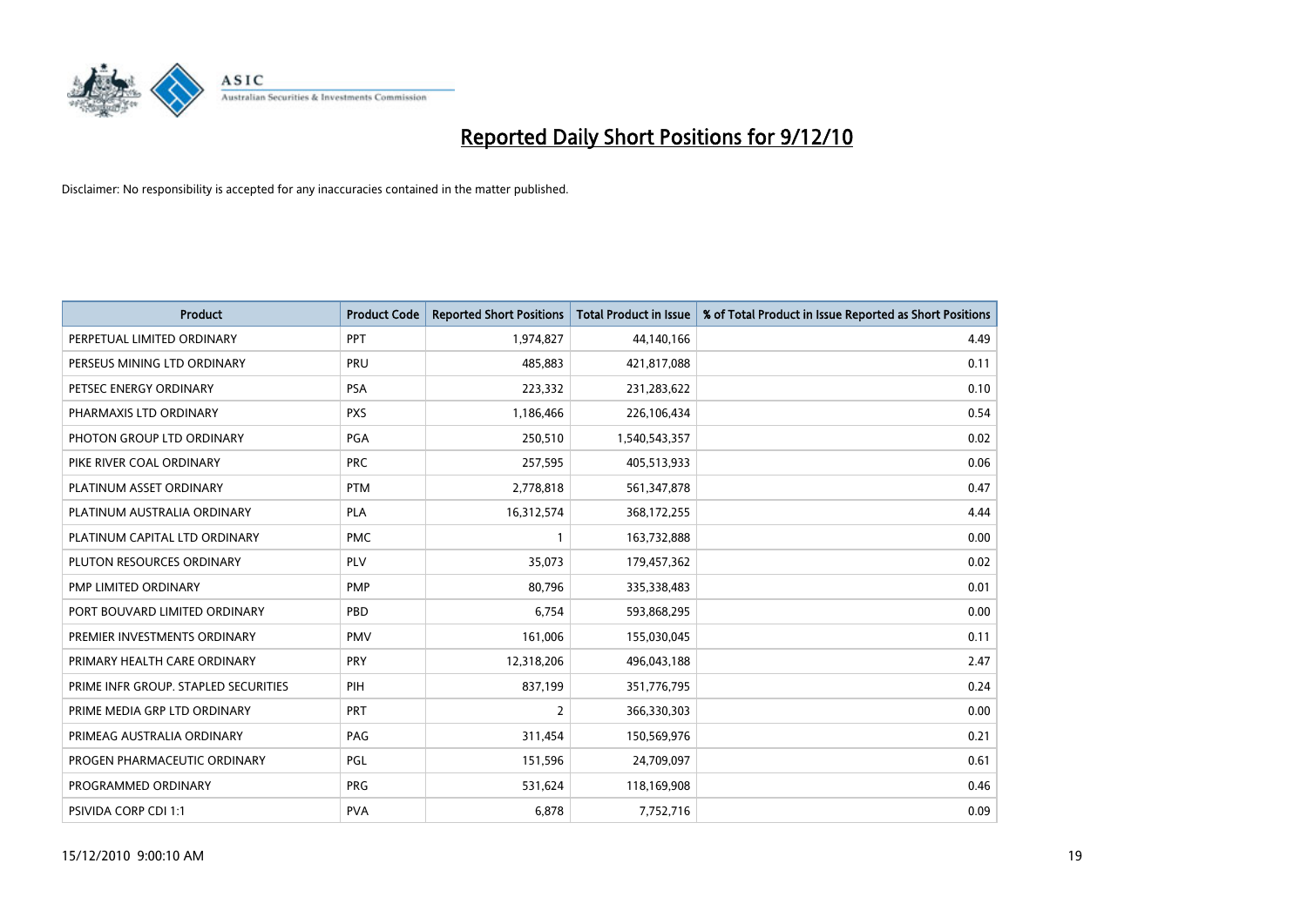

| <b>Product</b>                      | <b>Product Code</b> | <b>Reported Short Positions</b> | Total Product in Issue | % of Total Product in Issue Reported as Short Positions |
|-------------------------------------|---------------------|---------------------------------|------------------------|---------------------------------------------------------|
| <b>QANTAS AIRWAYS ORDINARY</b>      | QAN                 | 24,951,438                      | 2,265,123,620          | 1.10                                                    |
| OBE INSURANCE GROUP ORDINARY        | <b>OBE</b>          | 20,027,783                      | 1,051,620,743          | 1.89                                                    |
| OR NATIONAL LIMITED ORDINARY        | <b>ORN</b>          | 35,110,573                      | 2,440,000,000          | 1.43                                                    |
| RAMELIUS RESOURCES ORDINARY         | <b>RMS</b>          | 92,899                          | 291,208,795            | 0.03                                                    |
| RAMSAY HEALTH CARE ORDINARY         | <b>RHC</b>          | 2,140,741                       | 202,081,252            | 1.05                                                    |
| RANGE RESOURCES LTD ORDINARY        | <b>RRS</b>          | 75,000                          | 1,192,102,885          | 0.01                                                    |
| <b>RCR TOMLINSON ORDINARY</b>       | <b>RCR</b>          | 68,067                          | 131,892,672            | 0.05                                                    |
| <b>REA GROUP ORDINARY</b>           | <b>REA</b>          | 127,313                         | 129,691,280            | 0.08                                                    |
| RED FORK ENERGY ORDINARY            | <b>RFE</b>          | 7,696                           | 139,535,000            | 0.01                                                    |
| REDFLEX HOLDINGS ORDINARY           | <b>RDF</b>          | 858                             | 110,345,599            | 0.00                                                    |
| REED RESOURCES LTD ORDINARY         | <b>RDR</b>          | 268,205                         | 192,271,768            | 0.14                                                    |
| <b>REGIS RESOURCES ORDINARY</b>     | <b>RRL</b>          | 1,124,807                       | 429,579,834            | 0.27                                                    |
| RESMED INC CDI 10:1                 | <b>RMD</b>          | 8,379,449                       | 1,516,163,980          | 0.54                                                    |
| <b>RESOLUTE MINING ORDINARY</b>     | <b>RSG</b>          | 3,746,001                       | 451,648,787            | 0.84                                                    |
| RESOURCE EQUIP LTD ORDINARY         | <b>ROL</b>          | 130,876                         | 154,648,375            | 0.08                                                    |
| <b>RESOURCE GENERATION ORDINARY</b> | <b>RES</b>          | 470,265                         | 210,080,530            | 0.23                                                    |
| REVERSE CORP LIMITED ORDINARY       | <b>REF</b>          | 25,141                          | 92,382,175             | 0.03                                                    |
| REX MINERALS LIMITED ORDINARY       | <b>RXM</b>          | 80,000                          | 150,284,460            | 0.05                                                    |
| RHG LIMITED ORDINARY                | <b>RHG</b>          | 366,422                         | 318,745,978            | 0.11                                                    |
| RIDLEY CORPORATION ORDINARY         | <b>RIC</b>          | 54,329                          | 307,817,071            | 0.02                                                    |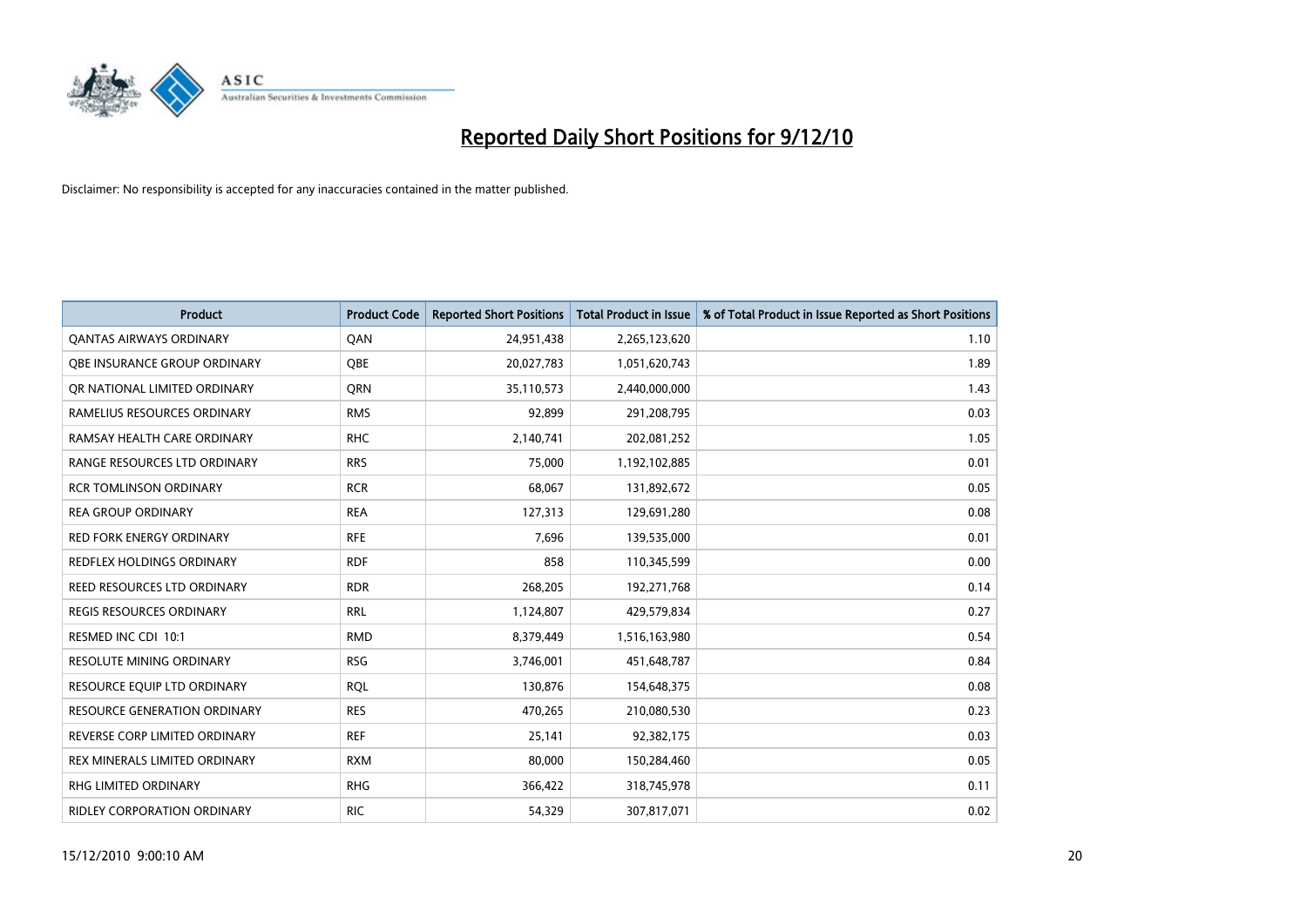

| Product                           | <b>Product Code</b> | <b>Reported Short Positions</b> | Total Product in Issue | % of Total Product in Issue Reported as Short Positions |
|-----------------------------------|---------------------|---------------------------------|------------------------|---------------------------------------------------------|
| RIO TINTO LIMITED ORDINARY        | <b>RIO</b>          | 17,758,904                      | 435,758,720            | 4.05                                                    |
| <b>RIVERCITY MOTORWAY STAPLED</b> | <b>RCY</b>          | 400,208                         | 957,010,115            | 0.04                                                    |
| RIVERSDALE MINING ORDINARY        | <b>RIV</b>          | 1,367,057                       | 236,546,188            | 0.57                                                    |
| ROBUST RESOURCES ORDINARY         | <b>ROL</b>          | 106,981                         | 74,974,326             | 0.14                                                    |
| ROC OIL COMPANY ORDINARY          | <b>ROC</b>          | 3,206,022                       | 713,154,560            | 0.46                                                    |
| SAI GLOBAL LIMITED ORDINARY       | SAI                 | 215,238                         | 197,905,160            | 0.10                                                    |
| SALMAT LIMITED ORDINARY           | <b>SLM</b>          | 97,325                          | 159,241,983            | 0.06                                                    |
| SAMSON OIL & GAS LTD ORDINARY     | SSN                 | 390,000                         | 1,664,588,164          | 0.02                                                    |
| SANDFIRE RESOURCES ORDINARY       | <b>SFR</b>          | 157,475                         | 142,537,496            | 0.11                                                    |
| SANTOS LTD ORDINARY               | <b>STO</b>          | 4,516,958                       | 834,147,456            | 0.55                                                    |
| SARACEN MINERAL ORDINARY          | SAR                 | 173,793                         | 492,151,415            | 0.03                                                    |
| SEDGMAN LIMITED ORDINARY          | SDM                 | 172,410                         | 207,997,898            | 0.08                                                    |
| SEEK LIMITED ORDINARY             | <b>SEK</b>          | 4,715,872                       | 336,584,488            | 1.38                                                    |
| SENETAS CORPORATION ORDINARY      | <b>SEN</b>          | 756,999                         | 461,522,263            | 0.16                                                    |
| SERVCORP LIMITED ORDINARY         | SRV                 | 159,803                         | 98,440,807             | 0.16                                                    |
| SERVICE STREAM ORDINARY           | <b>SSM</b>          | 344,663                         | 283,418,867            | 0.12                                                    |
| SEVEN GROUP HOLDINGS ORDINARY     | <b>SVW</b>          | 165,856                         | 305,410,281            | 0.04                                                    |
| SIGMA PHARMACEUTICAL ORDINARY     | <b>SIP</b>          | 7,851,716                       | 1,178,626,572          | 0.66                                                    |
| SILEX SYSTEMS ORDINARY            | <b>SLX</b>          | 340,930                         | 149,506,391            | 0.22                                                    |
| SILVER LAKE RESOURCE ORDINARY     | <b>SLR</b>          | 217,979                         | 178,882,838            | 0.12                                                    |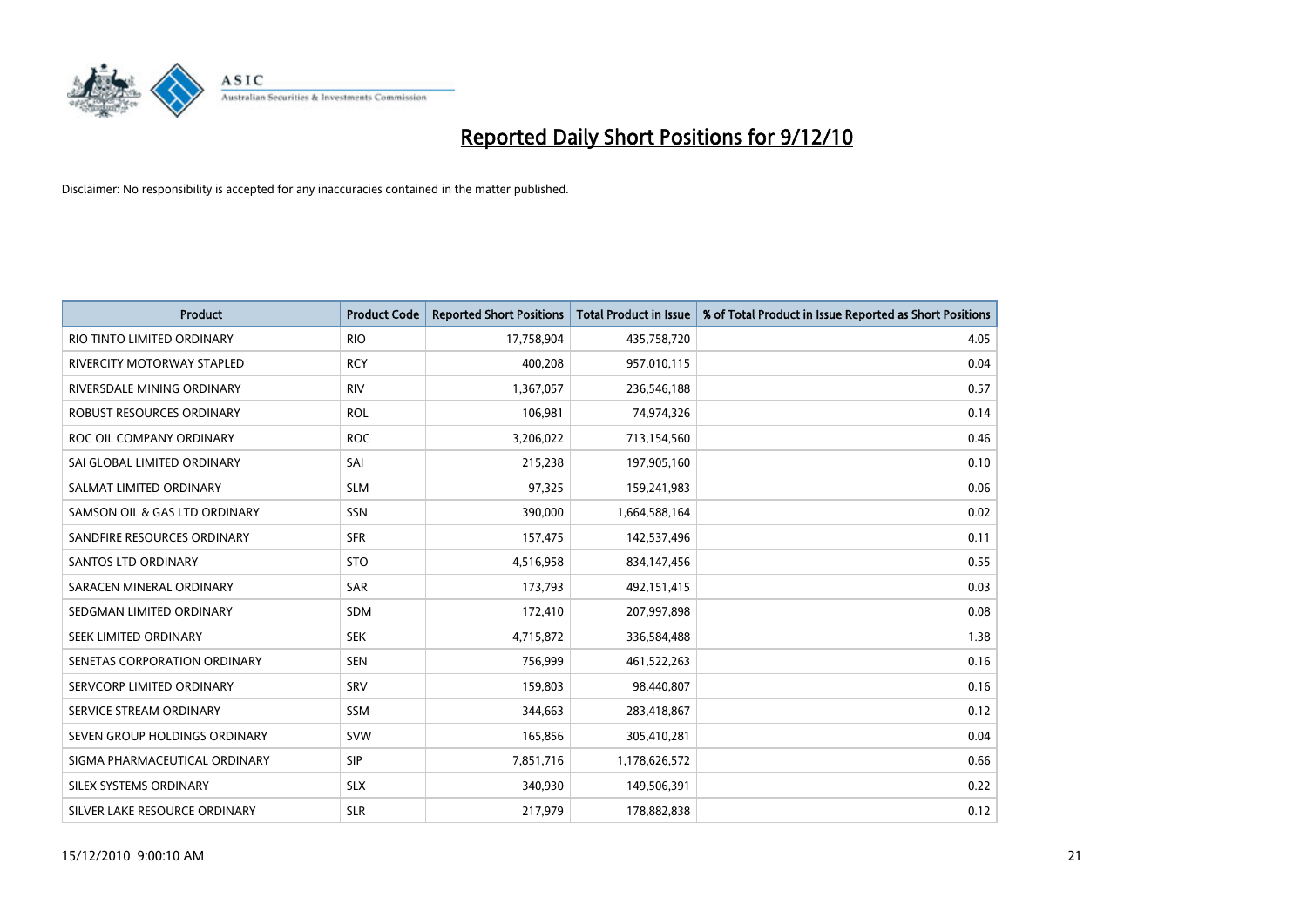

| Product                                  | <b>Product Code</b> | <b>Reported Short Positions</b> | <b>Total Product in Issue</b> | % of Total Product in Issue Reported as Short Positions |
|------------------------------------------|---------------------|---------------------------------|-------------------------------|---------------------------------------------------------|
| SIMS METAL MGMT LTD ORDINARY             | SGM                 | 4,599,434                       | 204,740,467                   | 2.22                                                    |
| SINGAPORE TELECOMM. CHESS DEPOSITARY INT | <b>SGT</b>          | 3,841,961                       | 369,458,397                   | 1.05                                                    |
| SKILLED GROUP LTD ORDINARY               | <b>SKE</b>          | 128,393                         | 190,738,408                   | 0.06                                                    |
| SKY CITY ENTERTAIN, ORDINARY             | <b>SKC</b>          | 3,374,681                       | 575,114,687                   | 0.59                                                    |
| <b>SKY NETWORK ORDINARY</b>              | <b>SKT</b>          | 186,531                         | 389,139,785                   | 0.05                                                    |
| SMS MANAGEMENT, ORDINARY                 | <b>SMX</b>          | 32,276                          | 67,661,358                    | 0.05                                                    |
| SONIC HEALTHCARE ORDINARY                | <b>SHL</b>          | 5,622,527                       | 388,429,875                   | 1.46                                                    |
| SOUL PATTINSON (W.H) ORDINARY            | SOL                 | 188                             | 238,640,580                   | 0.00                                                    |
| SOUTH BOULDER MINES ORDINARY             | <b>STB</b>          | 13,281                          | 69,555,688                    | 0.02                                                    |
| SP AUSNET STAPLED SECURITIES             | <b>SPN</b>          | 8,141,120                       | 2,748,353,504                 | 0.29                                                    |
| SPARK INFRASTRUCTURE STAPLED SECURITIES  | SKI                 | 16,296,308                      | 1,326,734,264                 | 1.23                                                    |
| SPDR 200 FUND ETF UNITS                  | <b>STW</b>          | 4,693                           | 57,528,081                    | 0.01                                                    |
| SPECIALTY FASHION ORDINARY               | <b>SFH</b>          | 1,022,880                       | 191,268,264                   | 0.54                                                    |
| SPHERE MINERALS LTD ORDINARY             | <b>SPH</b>          | 5,557                           | 171,348,151                   | 0.00                                                    |
| SPOTLESS GROUP LTD ORDINARY              | <b>SPT</b>          | 1,564,009                       | 261,070,153                   | 0.61                                                    |
| ST BARBARA LIMITED ORDINARY              | <b>SBM</b>          | 3,405,479                       | 325,615,389                   | 1.04                                                    |
| STAGING CONNECTIONS ORDINARY             | <b>STG</b>          | 2,917,189                       | 78,317,726                    | 3.72                                                    |
| STANMORE COAL LTD ORDINARY               | <b>SMR</b>          | 17,231                          | 86,750,738                    | 0.02                                                    |
| STARPHARMA HOLDINGS ORDINARY             | SPL                 | 1,564                           | 241,222,208                   | 0.00                                                    |
| STH AMERICAN COR LTD ORDINARY            | SAY                 | 9,200                           | 233,651,371                   | 0.00                                                    |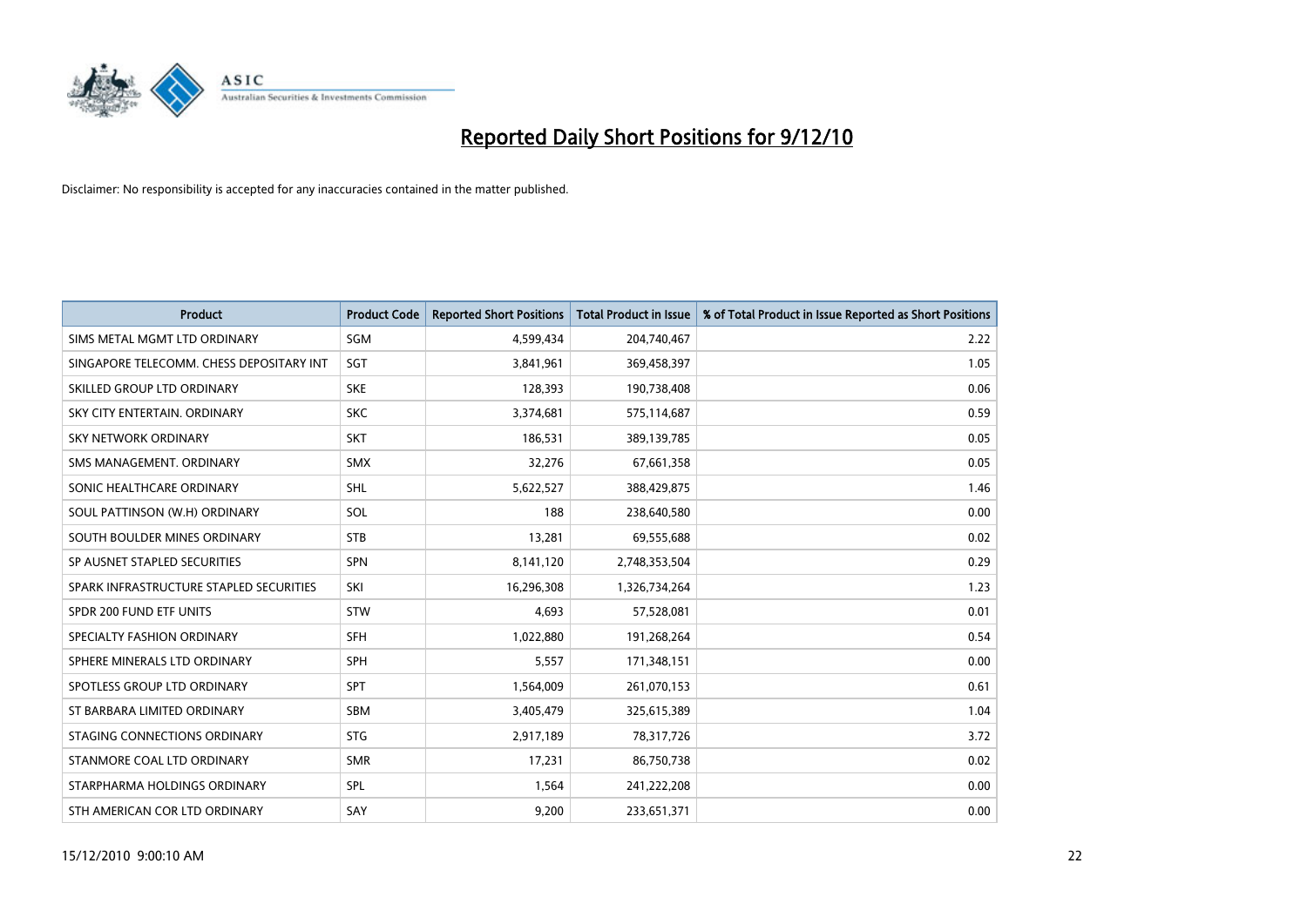

| <b>Product</b>                      | <b>Product Code</b> | <b>Reported Short Positions</b> | Total Product in Issue | % of Total Product in Issue Reported as Short Positions |
|-------------------------------------|---------------------|---------------------------------|------------------------|---------------------------------------------------------|
| STHN CROSS MEDIA ORDINARY           | SXL                 | 434,707                         | 378,827,750            | 0.11                                                    |
| STOCKLAND UNITS/ORD STAPLED         | SGP                 | 10,140,739                      | 2,383,036,717          | 0.41                                                    |
| <b>STRAITS RESOURCES ORDINARY</b>   | SRL                 | 2,064,668                       | 255,203,613            | 0.80                                                    |
| STRIKE RESOURCES ORDINARY           | <b>SRK</b>          | 20,000                          | 130,034,268            | 0.02                                                    |
| <b>STW COMMUNICATIONS ORDINARY</b>  | SGN                 | 250,924                         | 364,310,964            | 0.07                                                    |
| SUNCORP-METWAY, ORDINARY            | <b>SUN</b>          | 6,010,330                       | 1,281,390,524          | 0.45                                                    |
| SUNDANCE RESOURCES ORDINARY         | <b>SDL</b>          | 13,081,449                      | 2,709,995,932          | 0.49                                                    |
| SUNLAND GROUP LTD ORDINARY          | <b>SDG</b>          | 60,121                          | 244,284,103            | 0.02                                                    |
| SUPER RET REP LTD ORDINARY          | SUL                 | 96,557                          | 128,902,619            | 0.08                                                    |
| SWICK MINING ORDINARY               | <b>SWK</b>          | 1,548                           | 236,724,970            | 0.00                                                    |
| SYMEX HOLDINGS ORDINARY             | <b>SYM</b>          | 6,633                           | 125,037,628            | 0.01                                                    |
| TABCORP HOLDINGS LTD ORDINARY       | <b>TAH</b>          | 2,522,584                       | 684,918,140            | 0.39                                                    |
| <b>TALENT2 INTERNATION ORDINARY</b> | <b>TWO</b>          | $\overline{7}$                  | 141,671,625            | 0.00                                                    |
| <b>TALISMAN MINING ORDINARY</b>     | <b>TLM</b>          | 66,954                          | 118,167,662            | 0.06                                                    |
| TANAMI GOLD NL ORDINARY             | <b>TAM</b>          | 44,018                          | 260,947,676            | 0.02                                                    |
| TAP OIL LIMITED ORDINARY            | <b>TAP</b>          | 153,481                         | 240,967,311            | 0.07                                                    |
| TASSAL GROUP LIMITED ORDINARY       | <b>TGR</b>          | 188,125                         | 146,304,404            | 0.11                                                    |
| TATTS GROUP LTD ORDINARY            | <b>TTS</b>          | 6,022,265                       | 1,300,888,465          | 0.45                                                    |
| TELECOM CORPORATION ORDINARY        | <b>TEL</b>          | 33,420,736                      | 1,924,581,727          | 1.72                                                    |
| TELSTRA CORPORATION. ORDINARY       | <b>TLS</b>          | 12,467,459                      | 12,443,074,357         | 0.08                                                    |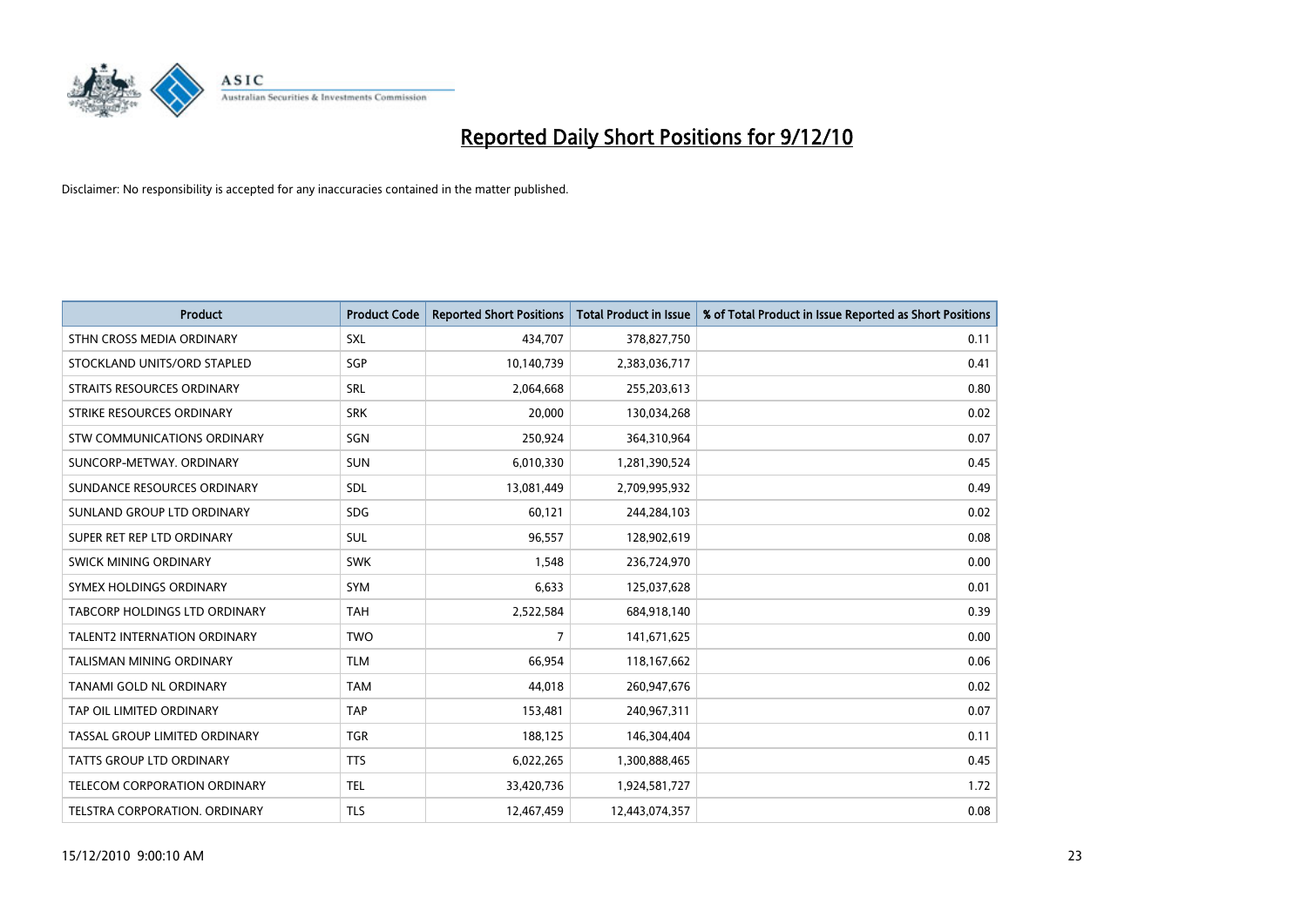

| Product                                 | <b>Product Code</b> | <b>Reported Short Positions</b> | <b>Total Product in Issue</b> | % of Total Product in Issue Reported as Short Positions |
|-----------------------------------------|---------------------|---------------------------------|-------------------------------|---------------------------------------------------------|
| TEN NETWORK HOLDINGS ORDINARY           | <b>TEN</b>          | 16,541,088                      | 1,045,236,720                 | 1.58                                                    |
| TFS CORPORATION LTD ORDINARY            | <b>TFC</b>          | 63,054                          | 227,360,909                   | 0.02                                                    |
| THE REJECT SHOP ORDINARY                | <b>TRS</b>          | 327,766                         | 26,033,570                    | 1.27                                                    |
| THOR MINING PLC CHESS DEPOSITARY        | <b>THR</b>          | 2,307                           | 288,754,017                   | 0.00                                                    |
| THORN GROUP LIMITED ORDINARY            | <b>TGA</b>          | 2,361                           | 129,459,770                   | 0.00                                                    |
| THUNDELARRA EXPLOR, ORDINARY            | <b>THX</b>          | 1,648                           | 153,412,482                   | 0.00                                                    |
| TIGER RESOURCES ORDINARY                | <b>TGS</b>          | 163,189                         | 596,873,151                   | 0.03                                                    |
| TIMBERCORP LIMITED ORDINARY             | <b>TIM</b>          | 90,074                          | 352,071,429                   | 0.02                                                    |
| TISHMAN SPEYER UNITS                    | <b>TSO</b>          | 63,927                          | 338,440,904                   | 0.01                                                    |
| TNG LIMITED ORDINARY                    | <b>TNG</b>          | 4,321                           | 258,055,076                   | 0.00                                                    |
| TOLL HOLDINGS LTD ORDINARY              | <b>TOL</b>          | 10,818,332                      | 706,577,616                   | 1.54                                                    |
| TORO ENERGY LIMITED ORDINARY            | <b>TOE</b>          | 158,404                         | 964,936,676                   | 0.01                                                    |
| <b>TOWER AUSTRALIA ORDINARY</b>         | <b>TAL</b>          | 334,354                         | 415,928,881                   | 0.07                                                    |
| <b>TOWER LIMITED ORDINARY</b>           | <b>TWR</b>          | 690,447                         | 260,631,787                   | 0.26                                                    |
| TOX FREE SOLUTIONS ORDINARY             | <b>TOX</b>          | 90,798                          | 91,855,500                    | 0.09                                                    |
| TPG TELECOM LIMITED ORDINARY            | <b>TPM</b>          | 3,174,031                       | 775,522,421                   | 0.39                                                    |
| TRANSFIELD SERV INFR STAPLED SECURITIES | <b>TSI</b>          | 209,212                         | 434,862,971                   | 0.05                                                    |
| TRANSFIELD SERVICES ORDINARY            | <b>TSE</b>          | 3,760,109                       | 441,350,229                   | 0.84                                                    |
| TRANSPACIFIC INDUST, ORDINARY           | <b>TPI</b>          | 11,289,998                      | 960,638,735                   | 1.16                                                    |
| TRANSURBAN GROUP TRIPLE STAPLED SEC.    | <b>TCL</b>          | 4,844,066                       | 1,441,290,633                 | 0.32                                                    |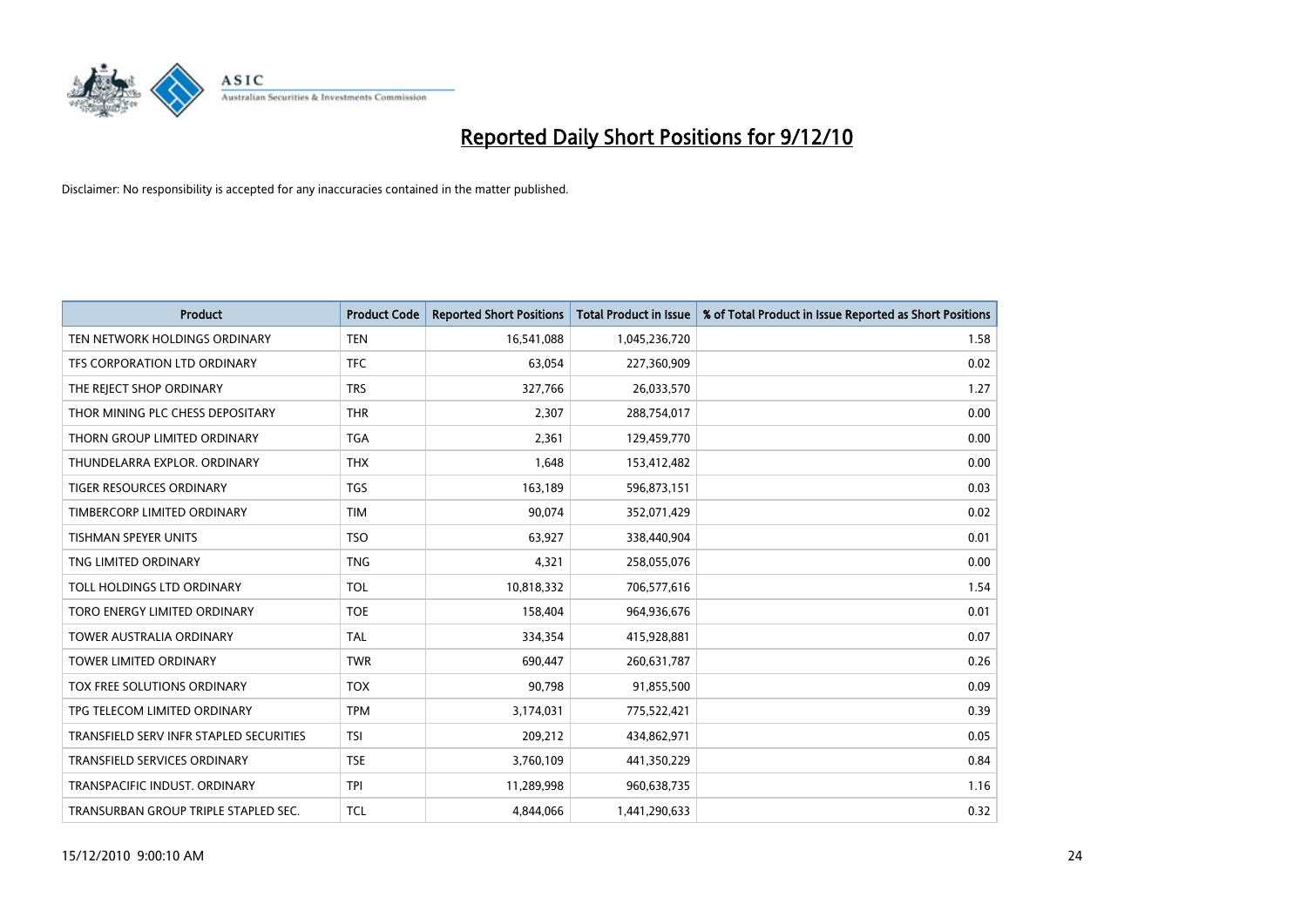

| <b>Product</b>                            | <b>Product Code</b> | <b>Reported Short Positions</b> | Total Product in Issue | % of Total Product in Issue Reported as Short Positions |
|-------------------------------------------|---------------------|---------------------------------|------------------------|---------------------------------------------------------|
| TRINITY GROUP STAPLED SECURITIES          | <b>TCQ</b>          | 3,419                           | 231,701,539            | 0.00                                                    |
| TROY RESOURCES NL ORDINARY                | <b>TRY</b>          | 68,416                          | 87,474,323             | 0.08                                                    |
| UGL LIMITED ORDINARY                      | <b>UGL</b>          | 4,769,961                       | 166,028,705            | 2.88                                                    |
| UNILIFE CORPORATION CDI US PROHIBITED     | <b>UNS</b>          | 135,485                         | 267,725,963            | 0.04                                                    |
| <b>UXC LIMITED ORDINARY</b>               | <b>UXC</b>          | 14,271                          | 305,789,718            | 0.00                                                    |
| VALAD PROPERTY GROUP STAPLED US PROHIBIT. | <b>VPG</b>          | 3,856,115                       | 115,108,116            | 3.35                                                    |
| <b>VDM GROUP LIMITED ORDINARY</b>         | <b>VMG</b>          | 11,116                          | 193,127,749            | 0.01                                                    |
| <b>VENTURE MINERALS ORDINARY</b>          | <b>VMS</b>          | 6,500                           | 220,943,592            | 0.00                                                    |
| VILLAGE ROADSHOW LTD ORDINARY             | <b>VRL</b>          | 450                             | 151,668,100            | 0.00                                                    |
| <b>VIRGIN BLUE HOLDINGS ORDINARY</b>      | <b>VBA</b>          | 11,320,729                      | 2,209,126,568          | 0.52                                                    |
| <b>VISION GROUP HLDGS ORDINARY</b>        | <b>VGH</b>          | 78,000                          | 72,771,187             | 0.11                                                    |
| <b>VITA GROUP LTD ORDINARY</b>            | <b>VTG</b>          | 75,190                          | 142,499,800            | 0.05                                                    |
| <b>VITERRA INC CDI 1:1</b>                | <b>VTA</b>          | 4,177                           | 68,629,939             | 0.01                                                    |
| VNGD US TOTAL MARKET CDI 1:1              | <b>VTS</b>          | 2,518                           | 318,002                | 0.79                                                    |
| <b>WAREHOUSE GROUP ORDINARY</b>           | <b>WHS</b>          | 251,483                         | 311,195,868            | 0.08                                                    |
| <b>WATPAC LIMITED ORDINARY</b>            | <b>WTP</b>          | 57,499                          | 183,341,382            | 0.02                                                    |
| <b>WDS LIMITED ORDINARY</b>               | <b>WDS</b>          | 13,841                          | 143,107,458            | 0.01                                                    |
| WEBJET LIMITED ORDINARY                   | <b>WEB</b>          | 101,168                         | 77,661,278             | 0.14                                                    |
| WESFARMERS LIMITED ORDINARY               | <b>WES</b>          | 20,098,776                      | 1,005,182,279          | 1.96                                                    |
| WESFARMERS LIMITED PARTIALLY PROTECTED    | <b>WESN</b>         | 1,427,813                       | 151,889,883            | 0.92                                                    |